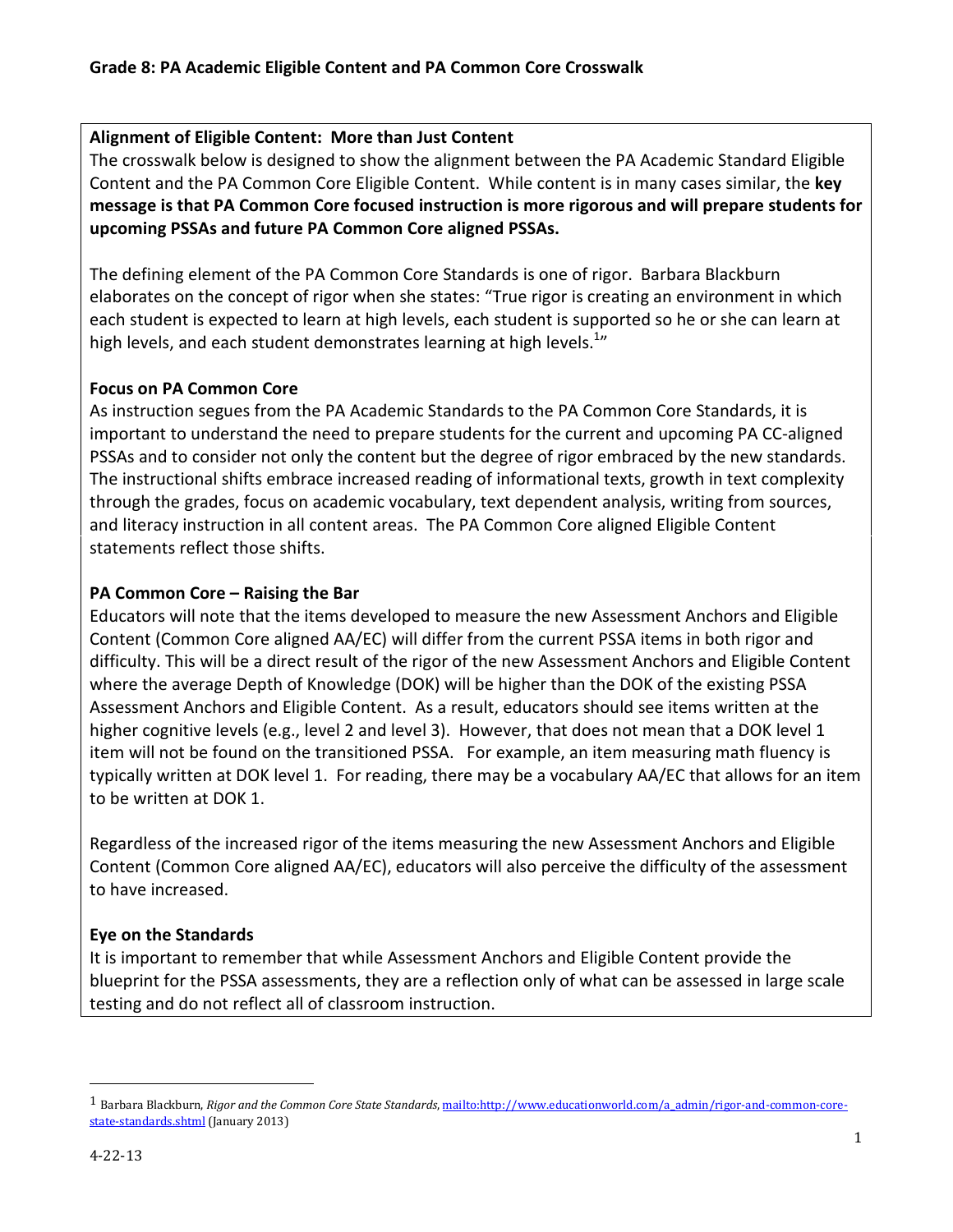| <b>PA Academic Standards</b><br><b>Eligible Content</b>                                 | <b>PA Common Core Standards</b><br><b>Eligible Content</b>                                                                                                                                             | <b>Comment</b>                                                                                                                           |  |
|-----------------------------------------------------------------------------------------|--------------------------------------------------------------------------------------------------------------------------------------------------------------------------------------------------------|------------------------------------------------------------------------------------------------------------------------------------------|--|
|                                                                                         | <b>Comprehension and Reading Skills</b><br>Understand Fiction Appropriate to Grade Level - Vocabulary (PA Academic Standards)                                                                          |                                                                                                                                          |  |
|                                                                                         | <b>Vocabulary Acquisition and Use (PA CC Standards)</b>                                                                                                                                                |                                                                                                                                          |  |
| connotations.                                                                           | While both sets of Eligible Content statements focus on unlocking meaning of words, PACCS<br>notes a variety of strategies: using context, Latin origins, word relationships, and                      |                                                                                                                                          |  |
| R8.A.1.1.1 Identify and/or<br>apply meaning of multiple-<br>meaning words used in text. | E08.A-V.4.1.1 Determine or<br>clarify the meaning of<br>unknown and multiple-<br>meaning words or phrases<br>based on grade 8 reading and<br>content, choosing flexibly<br>from a range of strategies. | PA CC Eligible Content focuses<br>on strategies: use of context<br>(text based evidence) and<br>knowledge of Latin affixes and<br>roots. |  |
|                                                                                         | a. Use context (e.g., the<br>overall meaning of a sentence<br>or paragraph; a word's<br>position or function in a<br>sentence) as a clue to the<br>meaning of a word or phrase.                        |                                                                                                                                          |  |
|                                                                                         | b. Use common, grade-<br>appropriate Latin affixes and<br>roots as clues to the meaning<br>of a word (e.g., precede,<br>recede, secede).                                                               |                                                                                                                                          |  |
| R8.A.1.1.2 Identify and/or<br>apply a synonym or antonym<br>of a word used in text.     | E08.A-V.4.1.2 Demonstrate<br>understanding of figurative<br>language, word relationships,<br>and nuances in word<br>meanings.                                                                          | PA CC Eligible Content (a) is<br>more expansive to include<br>such facets as nuances in<br>word meanings.<br>The second descriptor (b)   |  |
|                                                                                         | b. Use the relationship<br>between particular words<br>(e.g., synonym/antonym,<br>analogy) to better understand<br>each of the words.                                                                  | includes not only synonyms<br>and antonyms but analogies<br>and their relationships of<br>words to one another.                          |  |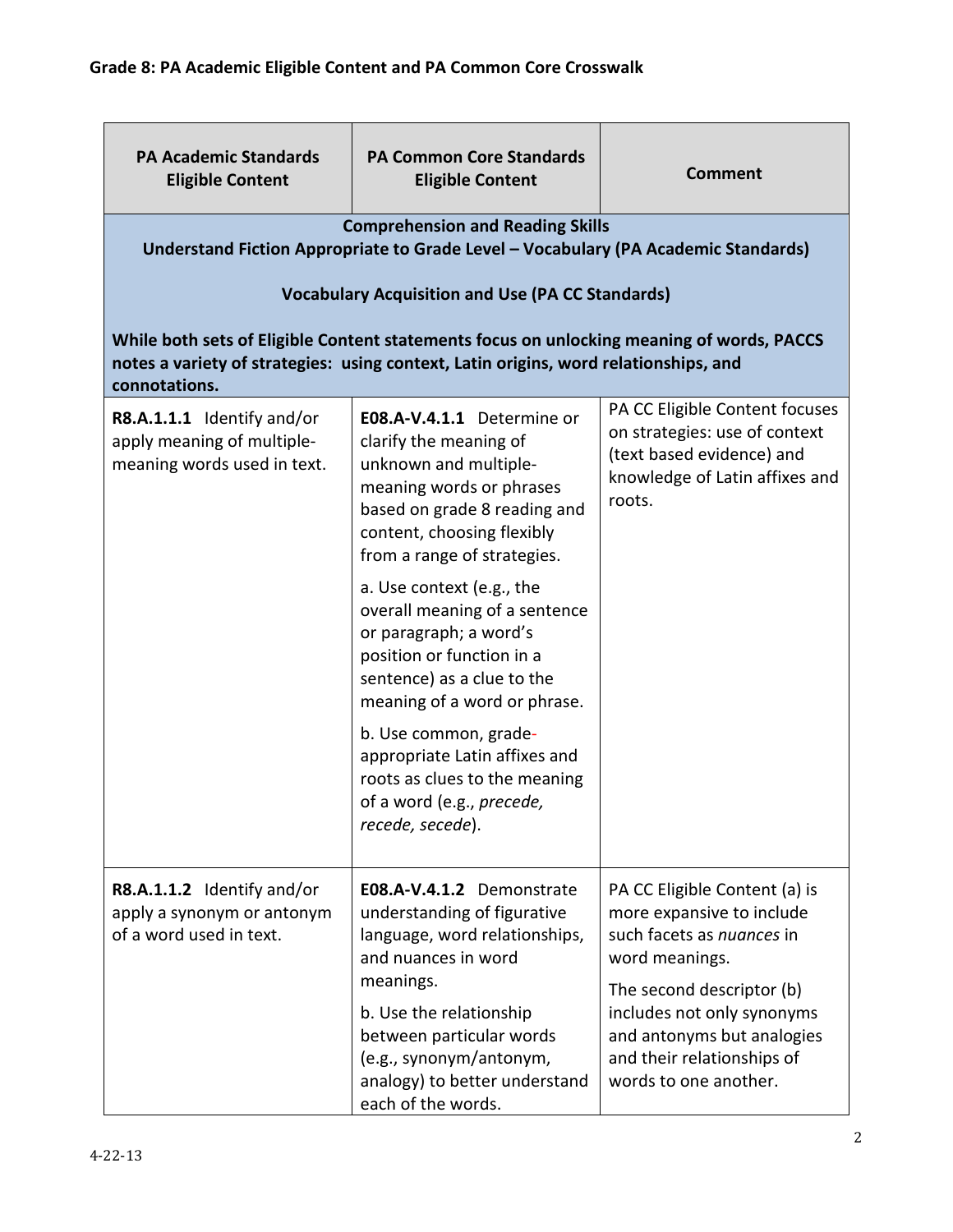| <b>PA Academic Standards</b><br><b>Eligible Content</b>                                                                                                        | <b>PA Common Core Standards</b><br><b>Eligible Content</b>                                                                                                                                              | <b>Comment</b>                                                                              |
|----------------------------------------------------------------------------------------------------------------------------------------------------------------|---------------------------------------------------------------------------------------------------------------------------------------------------------------------------------------------------------|---------------------------------------------------------------------------------------------|
| Identify how the<br>R8.A.1.2.1<br>meaning of a word is changed<br>when an affix is added;<br>identify the meaning of a<br>word from the text with an<br>affix. | E08.A-V.4.1.1 Determine or<br>clarify the meaning of<br>unknown and multiple-<br>meaning words or phrases<br>based on grade 8 reading and<br>content, choosing flexibly<br>from a range of strategies.  | Essentially very similar, PA CC<br>includes reference to Latin<br>roots and affixes.        |
|                                                                                                                                                                | b. Use common, grade Latin<br>affixes and roots as clues to<br>the meaning of a word (e.g.,<br>precede, recede, secede).                                                                                |                                                                                             |
| R8.A.1.2.2 Define and/or<br>apply how the meaning of<br>words or phrases changes<br>when using context clues<br>given in explanatory<br>sentences.             | E08.A-V.4.1.1 Determine or<br>clarify the meaning of<br>unknown and multiple-<br>meaning words and phrases<br>based on grade 8 reading and<br>content, choosing flexibly<br>from a range of strategies. | PA CC Eligible Content<br>addresses context very<br>explicitly with multiple<br>strategies. |
|                                                                                                                                                                | a. Use context (e.g., the<br>overall meaning of a sentence<br>or paragraph; a word's<br>position or function in a<br>sentence) as a clue to the<br>meaning of a word or phrase.                         |                                                                                             |
|                                                                                                                                                                | E08.A-V.4.1.2 Demonstrate<br>understanding of figurative<br>language, word relationships,<br>and nuances in word<br>meanings.                                                                           |                                                                                             |
|                                                                                                                                                                | a. Interpret figures of speech<br>(e.g., verbal irony, puns) in<br>context.                                                                                                                             |                                                                                             |
|                                                                                                                                                                | b. Use the relationship<br>between particular words to<br>better understand each of the<br>words.                                                                                                       |                                                                                             |
|                                                                                                                                                                | c. Distinguish among the                                                                                                                                                                                |                                                                                             |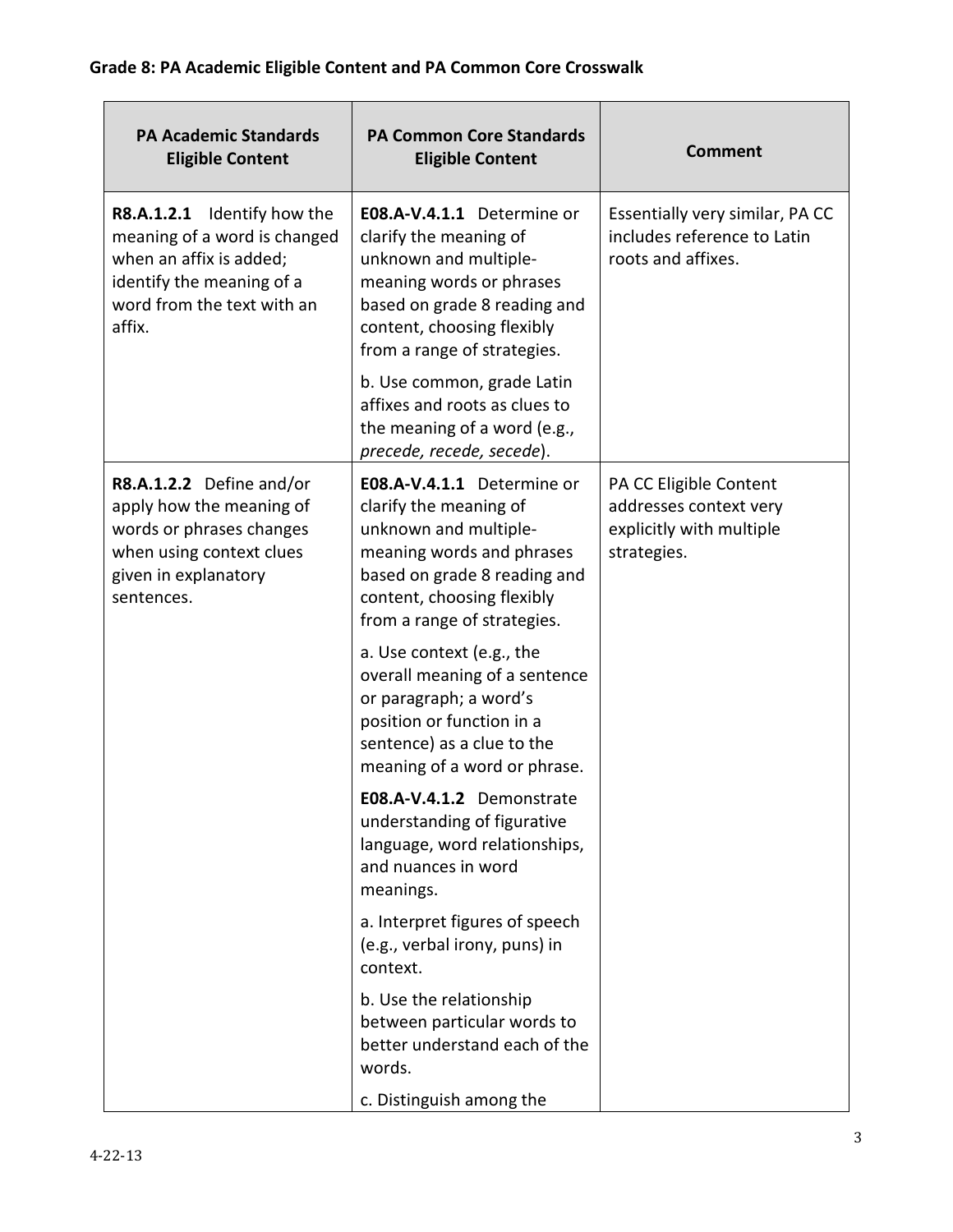| <b>PA Academic Standards</b><br><b>Eligible Content</b>                                                                                                                 | <b>PA Common Core Standards</b><br><b>Eligible Content</b>                                                                                                                                                                                                                                                          | <b>Comment</b>                                                                                                                                                                                                                                                                  |
|-------------------------------------------------------------------------------------------------------------------------------------------------------------------------|---------------------------------------------------------------------------------------------------------------------------------------------------------------------------------------------------------------------------------------------------------------------------------------------------------------------|---------------------------------------------------------------------------------------------------------------------------------------------------------------------------------------------------------------------------------------------------------------------------------|
|                                                                                                                                                                         | connotations (associations) of<br>words with similar<br>denotations (definitions) (e.g.,<br>bullheaded, willful, firm,<br>persistent, resolute).                                                                                                                                                                    |                                                                                                                                                                                                                                                                                 |
|                                                                                                                                                                         | <b>Comprehension and Reading Skills</b><br>Understand Fiction Appropriate to Grade Level - Text Analysis (PA Academic Standards)                                                                                                                                                                                    |                                                                                                                                                                                                                                                                                 |
|                                                                                                                                                                         | <b>Key Ideas and Details (PA CC Standards)</b>                                                                                                                                                                                                                                                                      |                                                                                                                                                                                                                                                                                 |
|                                                                                                                                                                         | PA CC Eligible Content not only relies heavily on text based evidence but generally demands a<br>higher level of thinking - beyond citing evidence to a deeper analysis.                                                                                                                                            |                                                                                                                                                                                                                                                                                 |
| R8.A.1.3.1 Make inferences<br>and/or draw conclusions<br>based on information from<br>the text.<br>R8.A.1.3.2 Cite evidence<br>from text to support<br>generalizations. | E08.E.1.1.2 Develop the<br>analysis using relevant<br>evidence from text(s) to<br>support claims, opinions, and<br>inferences and demonstrating<br>an understanding of the<br>text(s).<br>E08.A-K.1.1.1 Cite the<br>textual evidence that most<br>strongly supports an analysis<br>of what the text says explicitly | PA CC EC extends beyond<br>inferencing to analyzing text<br>more deeply. Textual<br>evidence is an instructional<br>shift evident throughout PA<br>CC.<br>PA CC EC moves beyond<br>generalizations to analysis,<br>reflection, and research -<br>perhaps a deeper look at text. |
|                                                                                                                                                                         | as well as inferences,<br>conclusions, and/or<br>generalizations drawn from<br>the text.<br>E08.E.1.1.1 Draw evidence<br>from literary or informational                                                                                                                                                             |                                                                                                                                                                                                                                                                                 |
|                                                                                                                                                                         | texts to support analysis,<br>reflection, and research.                                                                                                                                                                                                                                                             |                                                                                                                                                                                                                                                                                 |
| R8.A.1.4.1 Identify and/or<br>explain stated or implied main<br>ideas and relevant supporting<br>details from text.<br>Note: Items may target<br>specific paragraphs.   | E08.A-K.1.1.1 Cite the<br>textual evidence that most<br>strongly supports an analysis<br>of what the text says explicitly<br>as well as inferences,<br>conclusions, and/or<br>generalizations drawn from                                                                                                            | With a focus on text<br>dependent analysis, PA CC EC<br>moves beyond main idea and<br>detail to a deeper analysis -<br>including inferences,<br>conclusions, and/or<br>generalizations.                                                                                         |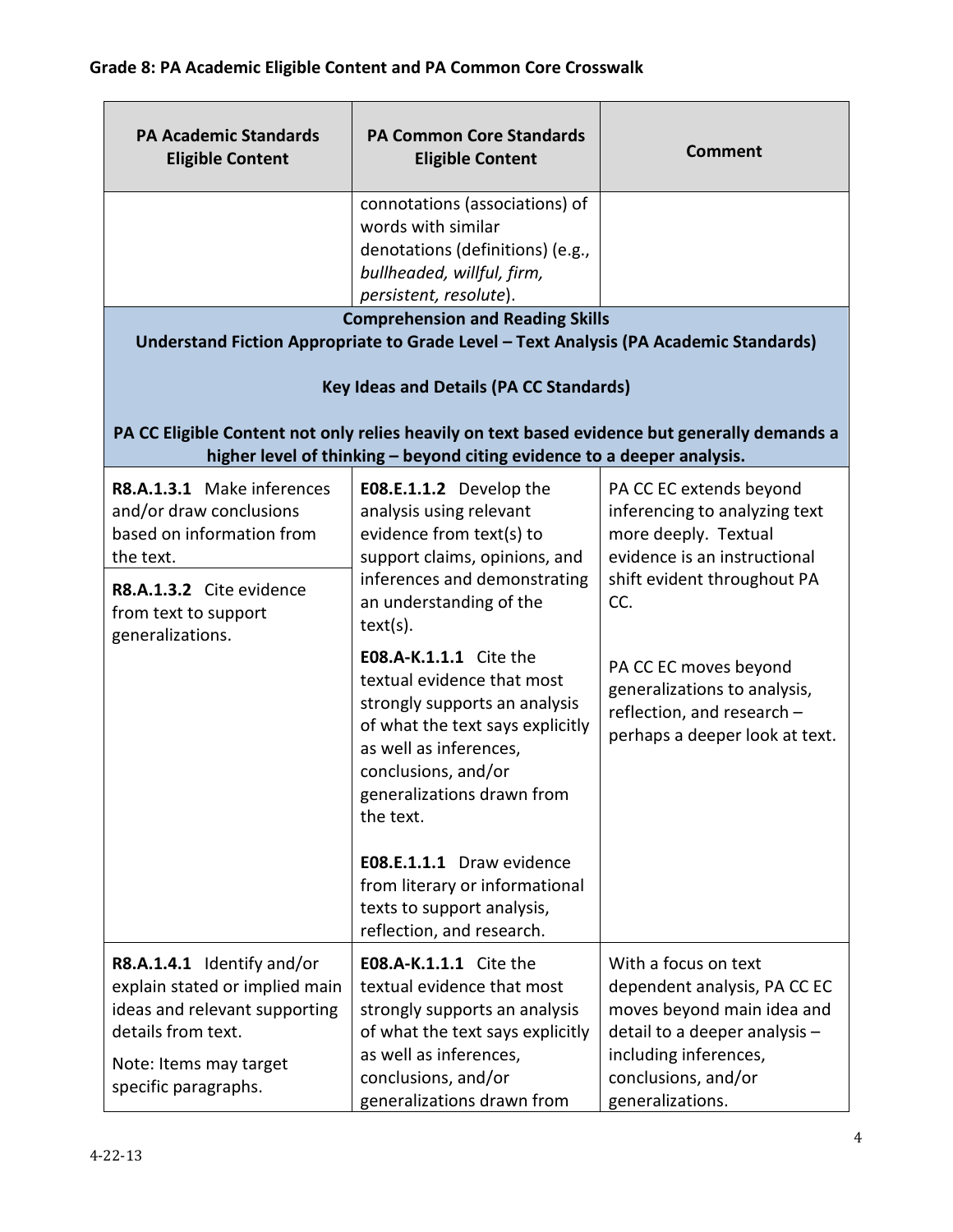| <b>PA Academic Standards</b><br><b>Eligible Content</b>                               | <b>PA Common Core Standards</b><br><b>Eligible Content</b>                                                                                                                                                                                         | <b>Comment</b>                                                                                                                                                                                          |
|---------------------------------------------------------------------------------------|----------------------------------------------------------------------------------------------------------------------------------------------------------------------------------------------------------------------------------------------------|---------------------------------------------------------------------------------------------------------------------------------------------------------------------------------------------------------|
|                                                                                       | the text.<br>E08.A-K.1.1.2 Determine a<br>theme or central idea of a text<br>and analyze its development<br>over the course of the text;<br>provide an objective summary<br>of the text.                                                           |                                                                                                                                                                                                         |
| R8.A.1.5.1 Summarize the<br>key details and events of a<br>fictional text as a whole. | <b>E08.A-K.1.1.1</b> Cite the<br>textual evidence that most<br>strongly supports an analysis<br>of what the text says explicitly<br>as well as inferences,<br>conclusions, and/or<br>generalizations drawn from<br>the text.                       | PA CC EC moves beyond<br>summarizing, and the EC<br>statement on the left<br>exemplifies the greater depth<br>of text analysis required.                                                                |
|                                                                                       | E08.A-K.1.1.2 Determine a<br>theme or central idea of a text<br>and analyze its development<br>over the course of the text,<br>including its relationship to<br>the characters, setting, and<br>plot; provide an objective<br>summary of the text. | PA CC EC integrates theme<br>and moves to a higher level<br>when it asks for students to<br>employ analysis - well beyond<br>summary.                                                                   |
|                                                                                       | E08.A-K.1.1.3 Analyze how<br>particular lines of dialogue or<br>incidents in a story, drama<br>action, reveal aspects of a<br>character, or provoke<br>decision.                                                                                   | This interaction of elements is<br>a more sophisticated and<br>requires students to look<br>more deeply at the craft of<br>the text.                                                                    |
| R8.A.1.6.1 Identify and/or<br>describe the author's<br>intended purpose of text.      | $E08.E.1.1.1$ Introduce text(s)<br>for the intended audience,<br>state a topic, and create an<br>organizational structure in<br>which ideas are logically<br>grouped to support writer's<br>purpose.                                               | Drawn from the Evidence-<br>Based Analysis of Text PA CC<br>Eligible Content, these two<br>statements engage the<br>student in both text analysis<br>and demonstrating the<br>understanding in writing. |
|                                                                                       | E08.E.1.1.2 Develop the                                                                                                                                                                                                                            |                                                                                                                                                                                                         |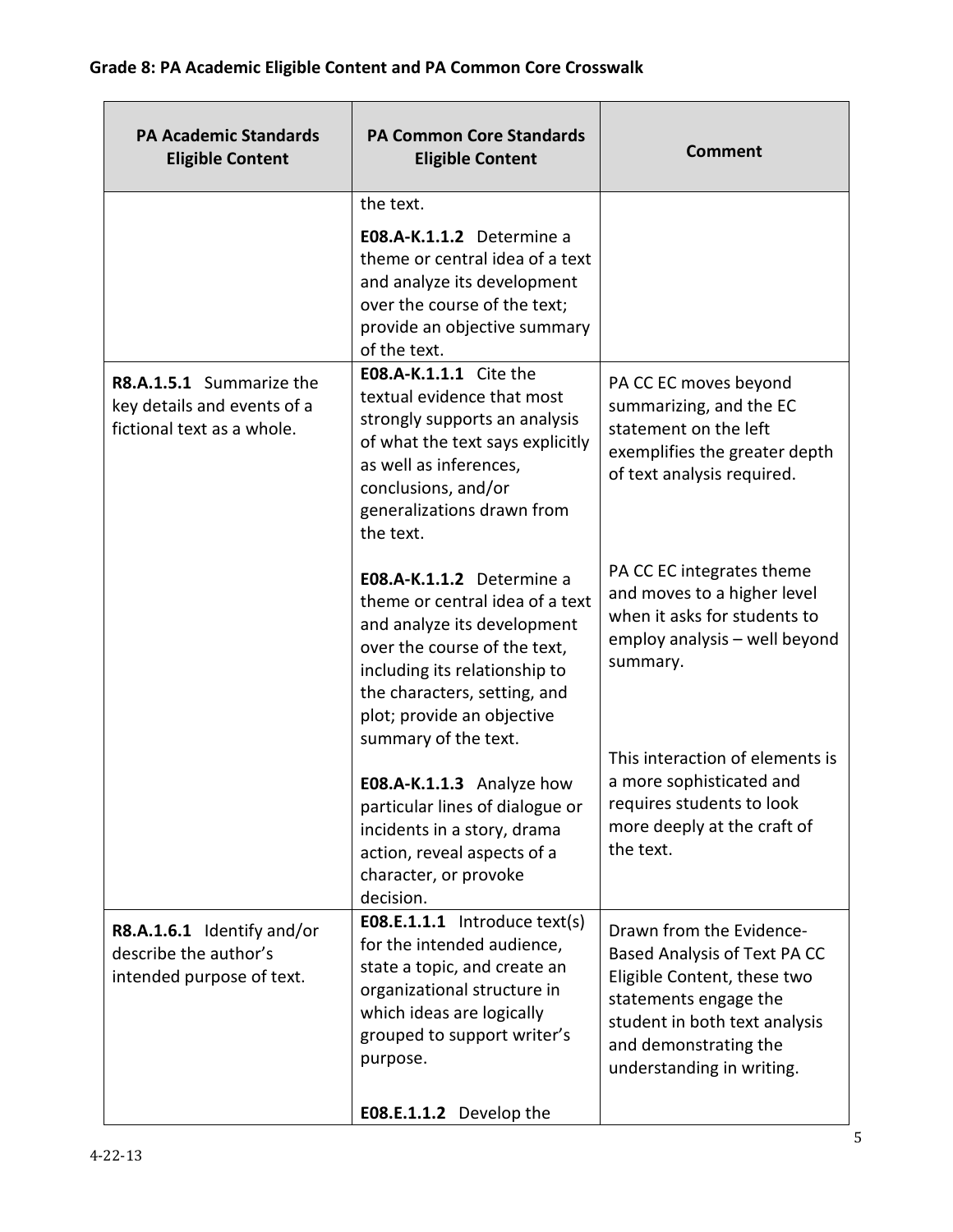| <b>PA Academic Standards</b><br><b>Eligible Content</b>                                                            | <b>PA Common Core Standards</b><br><b>Eligible Content</b>                                                                                                                                                                                                                           | <b>Comment</b>                                                                                                                                                 |
|--------------------------------------------------------------------------------------------------------------------|--------------------------------------------------------------------------------------------------------------------------------------------------------------------------------------------------------------------------------------------------------------------------------------|----------------------------------------------------------------------------------------------------------------------------------------------------------------|
|                                                                                                                    | analysis using relevant<br>evidence from text(s) to<br>support claims, opinions, and<br>inferences and demonstrating<br>an understanding of the<br>text(s).                                                                                                                          |                                                                                                                                                                |
|                                                                                                                    | EO8.A-C.2.1.1 Analyze how<br>differences in the points of<br>view of the characters and the<br>audience or reader (e.g.,<br>created through the use of<br>dramatic irony) create such<br>effects as suspense of humor.                                                               |                                                                                                                                                                |
|                                                                                                                    | E08.B-C.2.1.1 Determine an<br>author's point of view or<br>purpose in a text and analyze<br>how the author acknowledges<br>and responds to conflicting<br>evidence or viewpoints.                                                                                                    |                                                                                                                                                                |
| R8.A.1.6.2 Explain, describe,<br>and/or analyze examples of<br>text that support the author's<br>intended purpose. | E08.A-C.2.1.2 Compare and<br>contrast the structure of two<br>or more texts, and analyze<br>how the differing structure of<br>each text contributes to its<br>meaning and style.                                                                                                     | Both of these PA CC Eligible<br>Content statements offer<br>more specificity $-$ and<br>perhaps demand for a deeper<br>analysis and depth of<br>understanding. |
|                                                                                                                    | E08.A-C.2.1.3. Determine<br>how the author uses the<br>meaning of words or phrases,<br>including figurative and<br>connotative meanings, in a<br>text; analyze the impact of<br>specific word choices on<br>meaning and tone, including<br>analogies or allusions to other<br>texts. |                                                                                                                                                                |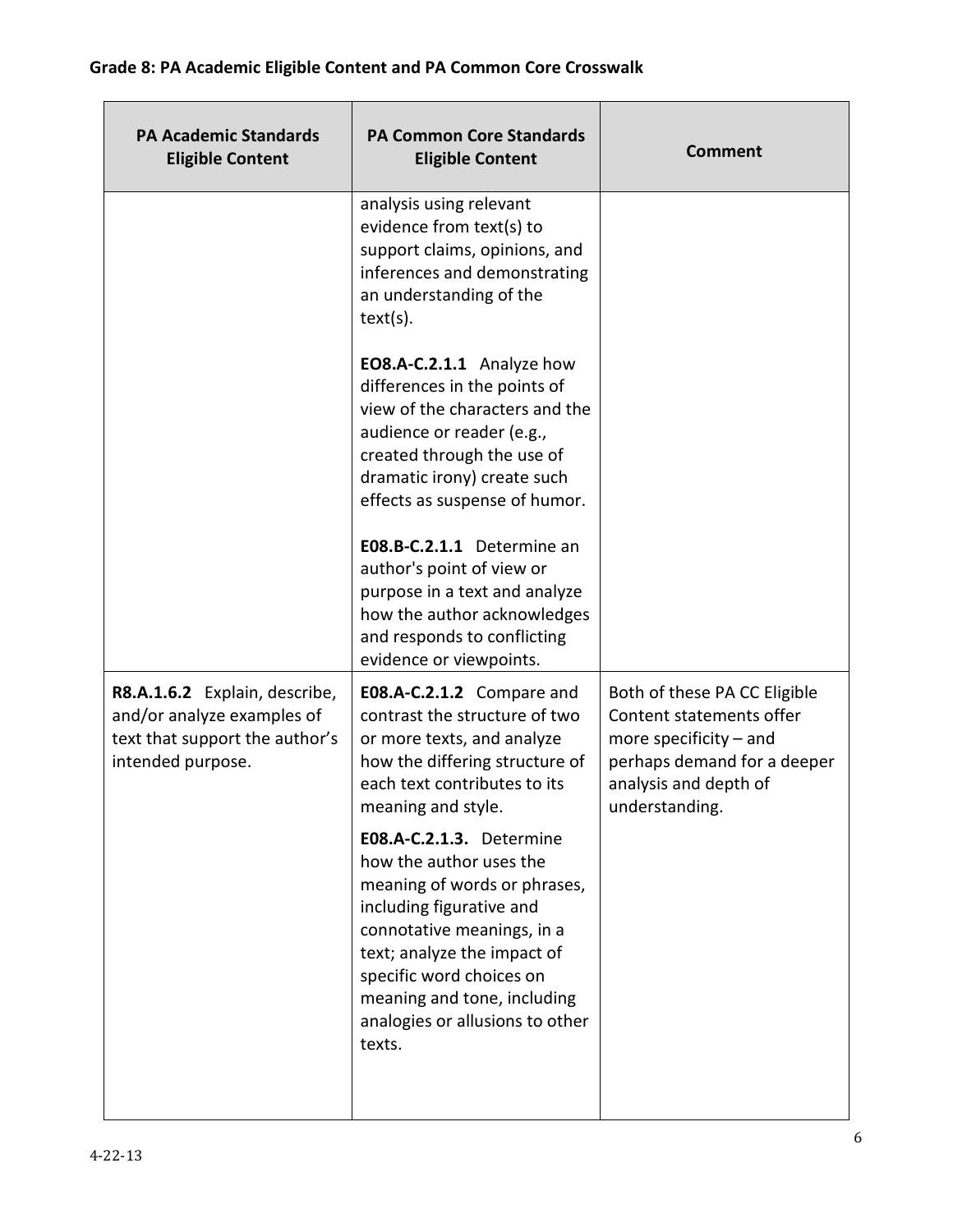| <b>PA Academic Standards</b><br><b>Eligible Content</b>                                                                                                                                            | <b>PA Common Core Standards</b><br><b>Eligible Content</b>                                                                                                                                              | <b>Comment</b>                                                                                                  |  |
|----------------------------------------------------------------------------------------------------------------------------------------------------------------------------------------------------|---------------------------------------------------------------------------------------------------------------------------------------------------------------------------------------------------------|-----------------------------------------------------------------------------------------------------------------|--|
| <b>Comprehension and Reading Skills</b><br>Understand Nonfiction Appropriate to Grade Level - Vocabulary (PA Academic Standards)<br><b>Vocabulary Acquisition and Use (PA CC Standards)</b>        |                                                                                                                                                                                                         |                                                                                                                 |  |
| While both sets of Eligible Content statements focus on unlocking meaning of words, PACCS<br>notes a variety of strategies: using context, Latin origins, word relationships, and<br>connotations. |                                                                                                                                                                                                         |                                                                                                                 |  |
| R8.A.2.1.1 Identify and/or<br>apply meaning of multiple-<br>meaning words used in text.                                                                                                            | E08.B-V.4.1.1 Determine or<br>clarify the meaning of<br>unknown and multiple-<br>meaning words and phrases<br>based on grade 8 reading and<br>content, choosing flexibly<br>from a range of strategies. | PA CC Eligible Content focuses<br>on strategies: use of context<br>and knowledge of Latin affixes<br>and roots. |  |
|                                                                                                                                                                                                    | a. Use context (e.g., the<br>overall meaning of a sentence<br>or paragraph; a word's<br>position or function in a<br>sentence) as a clue to the<br>meaning of a word or phrase.                         |                                                                                                                 |  |
|                                                                                                                                                                                                    | b. Use common, grade<br>appropriate Greek or Latin<br>affixes and t=roots as clues to<br>the meaning of a word (e.g,<br>precede, recede, secede)                                                        |                                                                                                                 |  |
| R8.A.2.1.2 Identify and/or<br>apply meaning of content-<br>specific words used in text.                                                                                                            | E08.B-V.4.1.1 Determine or<br>clarify the meaning of<br>unknown and multiple-<br>meaning words and phrases                                                                                              | PA CC Eligible Content (a) is<br>more expansive to include<br>such facets as nuances in<br>word meanings.       |  |
|                                                                                                                                                                                                    | based on grade 8 reading and<br>content, choosing flexibly<br>from a range of strategies.                                                                                                               | The second descriptor (b)<br>includes not only synonyms<br>and antonyms but analogies                           |  |
|                                                                                                                                                                                                    | c. Determine the meaning of<br>technical words and phrases<br>used in a text.                                                                                                                           | and their relationships of<br>words to one another.                                                             |  |
|                                                                                                                                                                                                    | E08.B-V.4.1.2 Demonstrate<br>understanding of figurative                                                                                                                                                | This lengthy set of PA EC<br>statements is far more                                                             |  |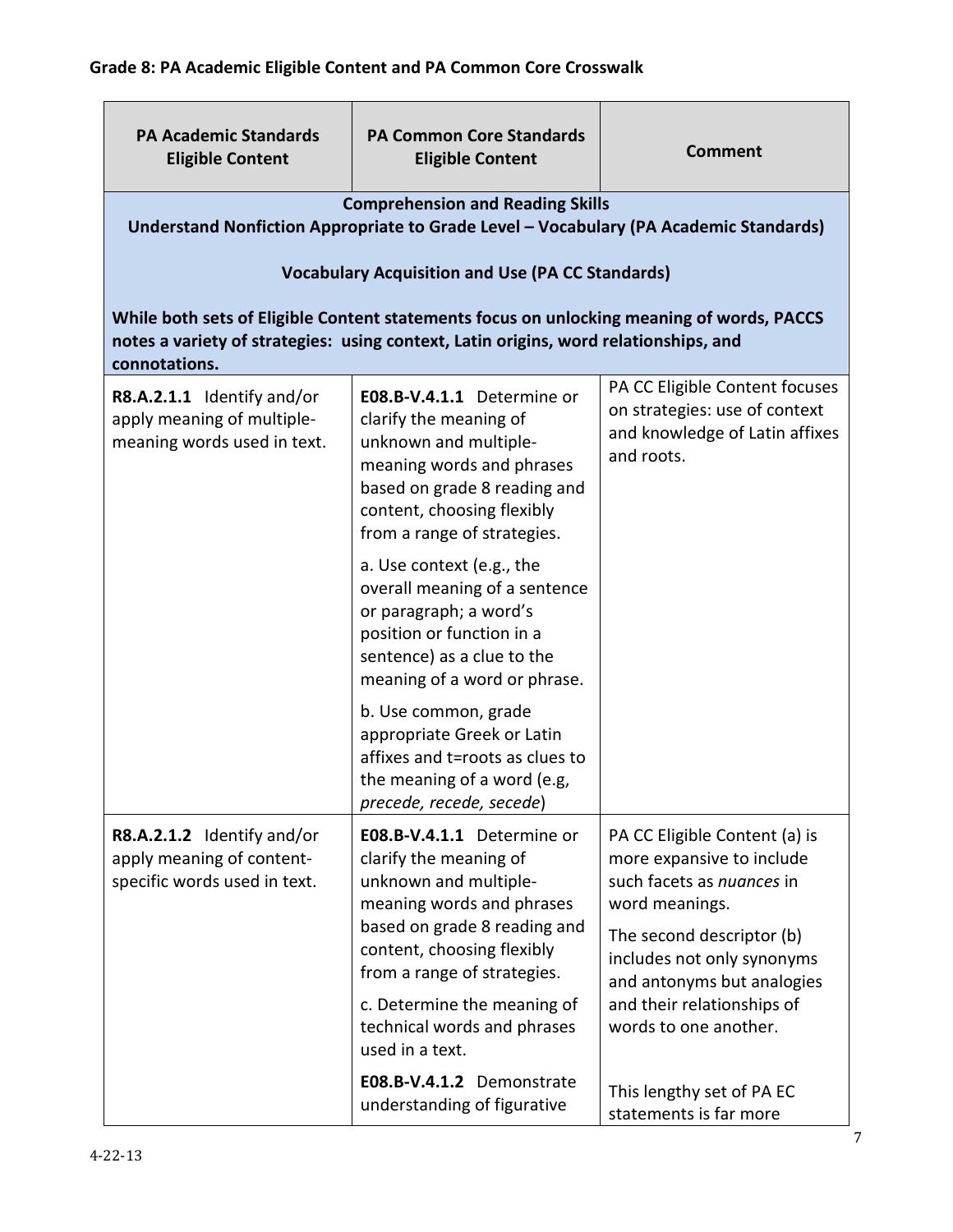| <b>PA Academic Standards</b><br><b>Eligible Content</b>                                                                                                                         | <b>PA Common Core Standards</b><br><b>Eligible Content</b>                                                                                                                                         | <b>Comment</b>                                                                              |
|---------------------------------------------------------------------------------------------------------------------------------------------------------------------------------|----------------------------------------------------------------------------------------------------------------------------------------------------------------------------------------------------|---------------------------------------------------------------------------------------------|
|                                                                                                                                                                                 | language, word relationships,<br>and nuances in word<br>meanings.                                                                                                                                  | detailed and requires more<br>complex thinking than the PA<br><b>Academic Standard</b>      |
|                                                                                                                                                                                 | a. Interpret figures of speech<br>(e.g., verbal irony, puns) in<br>context.                                                                                                                        | statement.                                                                                  |
|                                                                                                                                                                                 | b. Use the relationship<br>between particular words to<br>better understand each of the<br>words.                                                                                                  |                                                                                             |
|                                                                                                                                                                                 | c. Distinguish among the<br>connotations (associations) of<br>words with similar<br>denotations (definitions) (e.g.,<br>bullheaded, willful, firm,<br>persistent, resolute).                       |                                                                                             |
| R8.A.2.2.1 Identify and apply<br>how the meaning of a word is<br>changed when an affix is<br>added; identify and apply the<br>meaning of a word from the<br>text with an affix. | E08.B-V.4.1.1 Determine or<br>clarify the meaning of<br>unknown and multiple-<br>meaning words and phrases<br>based on grade 8 reading and<br>content, choosing flexibly a<br>range of strategies. | Essentially very similar, PA CC<br>includes reference to Latin<br>roots and affixes.        |
|                                                                                                                                                                                 | b. Use common, grade<br>appropriate Latin affixes and<br>roots as clues to the meaning<br>of a word (e.g., precede,<br>recede, secede).                                                            |                                                                                             |
| R8.A.2.2.2 Define and/or<br>apply how the meaning of<br>words or phrases changes<br>when using context clues<br>given in explanatory<br>sentences                               | E08.B-V.4.1.1 Determine or<br>clarify the meaning of<br>unknown and multiple-<br>meaning words and phrases<br>based on grade 8 reading and<br>content, choosing flexibly a<br>range of strategies. | PA CC Eligible Content<br>addresses context very<br>explicitly with multiple<br>strategies. |
|                                                                                                                                                                                 | a. Use context (e.g., the<br>overall meaning of a sentence<br>or paragraph; a word's                                                                                                               |                                                                                             |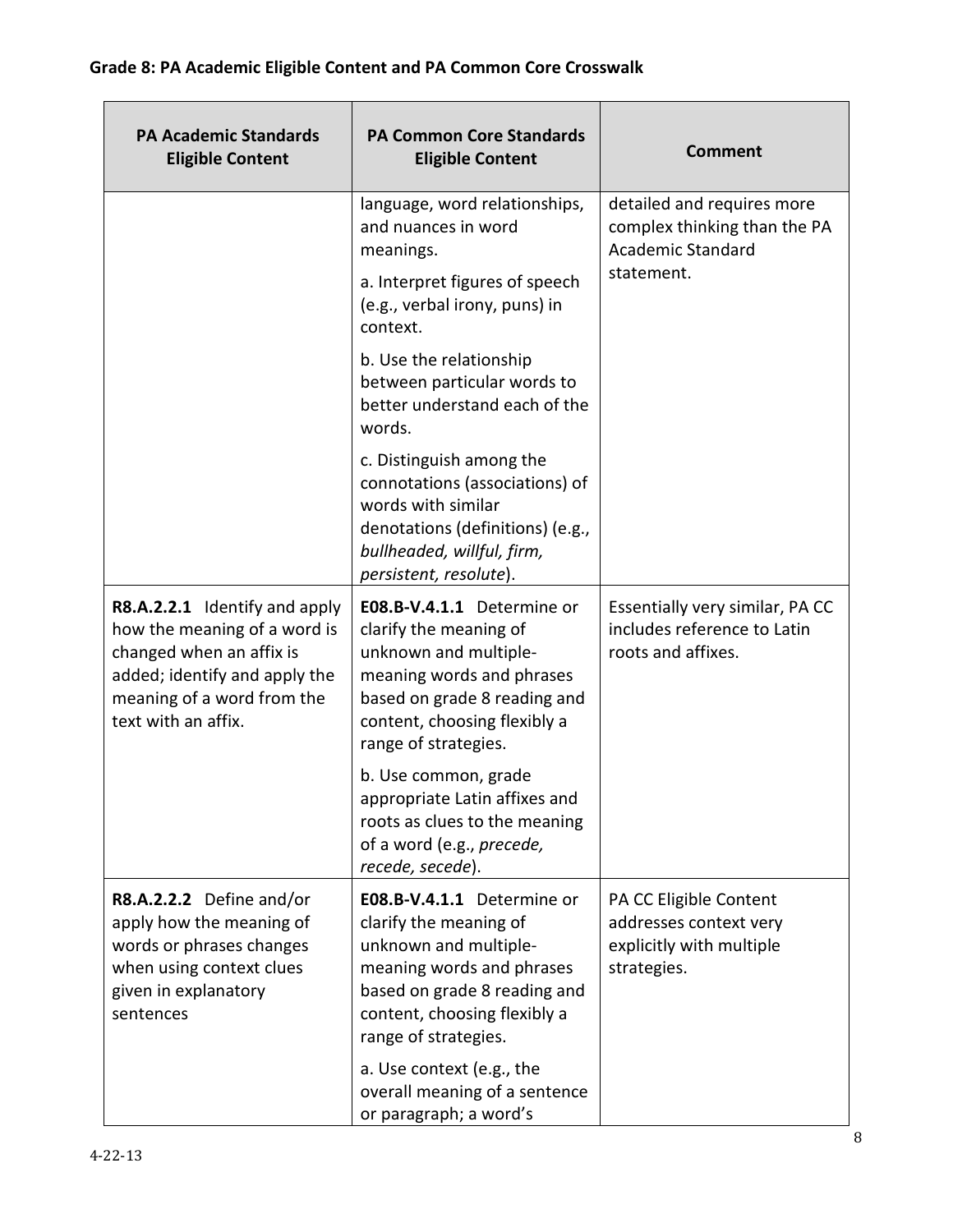| <b>PA Academic Standards</b><br><b>Eligible Content</b> | <b>PA Common Core Standards</b><br><b>Eligible Content</b>                                                                                                                   | <b>Comment</b> |
|---------------------------------------------------------|------------------------------------------------------------------------------------------------------------------------------------------------------------------------------|----------------|
|                                                         | position or function in a<br>sentence) as a clue to the<br>meaning of a word or phrase.                                                                                      |                |
|                                                         | b. Use common, grade<br>appropriate Latin affixes and<br>roots as clues to the meaning<br>of a word (e.g., precede,<br>recede, secede).                                      |                |
|                                                         | c. Determine the meaning of<br>technical words and phrases<br>used in text.                                                                                                  |                |
|                                                         | E08.B-V.4.1.2 Demonstrate<br>understanding of figurative<br>language, word relationships,<br>and nuances in word<br>meanings.                                                |                |
|                                                         | a. Interpret figures of speech<br>(e.g., verbal irony, puns) in<br>context.                                                                                                  |                |
|                                                         | b. Use the relationship<br>between particular words to<br>better understand each of the<br>words.                                                                            |                |
|                                                         | c. Distinguish among the<br>connotations (associations) of<br>words with similar<br>denotations (definitions) (e.g.,<br>bullheaded, willful, firm,<br>persistent, resolute). |                |

#### Comprehension and Reading Skills

Understand Nonfiction Appropriate to Grade Level – Text Analysis (PA Academic Standards)

#### Key Ideas and Details (PA CC Standards)

PACCS Eligible Content employs the term Informational Text. It not only relies heavily on text based evidence by generally demands a higher level of thinking – beyond citing evidence to a deeper analysis.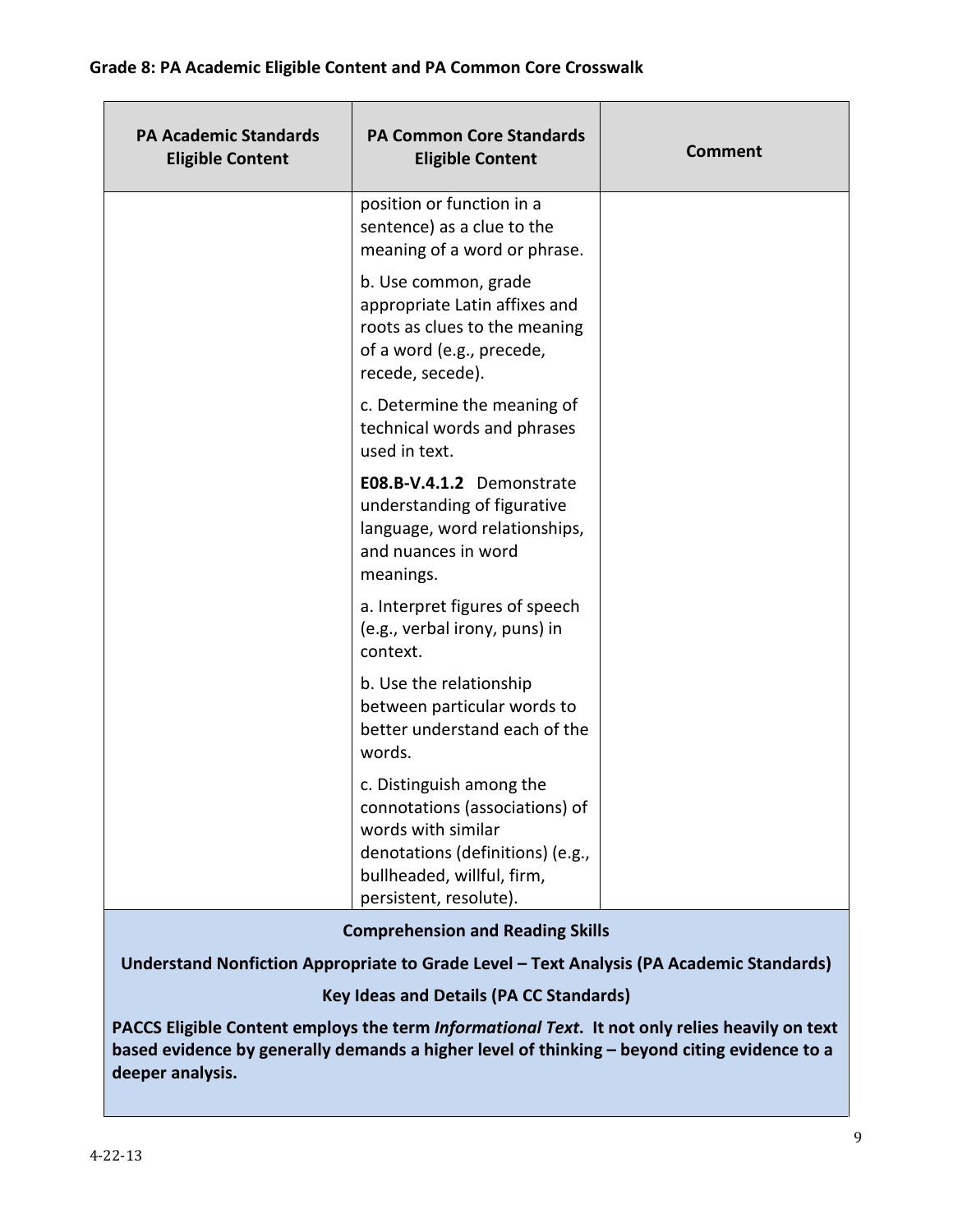| <b>PA Academic Standards</b><br><b>Eligible Content</b>                                                                                                                                                                                                                           | <b>PA Common Core Standards</b><br><b>Eligible Content</b>                                                                                                                                                                                                                                                                                                                                                                                                                                                                                                                                                                        | <b>Comment</b>                                                                                                                                                                                                                                                                                                                                                                        |
|-----------------------------------------------------------------------------------------------------------------------------------------------------------------------------------------------------------------------------------------------------------------------------------|-----------------------------------------------------------------------------------------------------------------------------------------------------------------------------------------------------------------------------------------------------------------------------------------------------------------------------------------------------------------------------------------------------------------------------------------------------------------------------------------------------------------------------------------------------------------------------------------------------------------------------------|---------------------------------------------------------------------------------------------------------------------------------------------------------------------------------------------------------------------------------------------------------------------------------------------------------------------------------------------------------------------------------------|
| R8.A.2.3.1 Make inferences<br>and/or draw conclusions<br>based on information from<br>text.<br>R8.A.2.3.2 Cite evidence<br>from text to support<br>generalizations.                                                                                                               | E08.B-K.1.1.1 Cite several<br>pieces of textual evidence to<br>support analysis of what the<br>text says explicitly as well as<br>inferences, conclusions,<br>and/or generalizations drawn<br>from the text.                                                                                                                                                                                                                                                                                                                                                                                                                      | PA CC EC extends beyond<br>inferencing to analyzing text<br>more deeply. Textual<br>evidence is an instructional<br>shift evident throughout PA<br>CC.                                                                                                                                                                                                                                |
|                                                                                                                                                                                                                                                                                   | E08.E.1.1.2 Develop the<br>analysis using relevant<br>evidence from text(s) to<br>support claims, opinions, and<br>inferences and demonstrating<br>an understanding of the<br>text(s).                                                                                                                                                                                                                                                                                                                                                                                                                                            | PA CC EC moves beyond<br>generalizations to analysis,<br>reflection, and research -<br>perhaps a deeper look at text.                                                                                                                                                                                                                                                                 |
| R8.A.2.4.1 Identify and/or<br>explain stated or implied main<br>ideas and relevant supporting<br>details from text.<br>Note: Items may target<br>specific paragraphs.<br>R8.A.2.5.1 Summarize the<br>major points, processes, and<br>events of a nonfictional text<br>as a whole. | <b>E08.B-K.1.1.1</b> Cite the<br>textual evidence that most<br>strongly supports an analysis<br>of what the text says explicitly<br>as well as inferences,<br>conclusions, and/or<br>generalizations drawn from<br>the text.<br>E08.B-K.1.1.2 Determine a<br>central idea of a text and<br>analyze its development over<br>the course of the text,<br>including its relationship to<br>supporting ideas; provide an<br>objective summary of the<br>text.<br>E08.B-K.1.1.3 Analyze how a<br>text makes connections<br>among and distinctions<br>between individuals, ideas, or<br>events (e.g., through<br>comparisons, analogies, | These three PA Eligible<br>Content statements support<br>the two similar PA Academic<br><b>Standard Eligible Content</b><br>statements. The heightened<br>PA CC statements focus on<br>evidence from text and a<br>more in-depth analysis. (Note<br>that the first PA CC statement<br>is drawn from Evidence<br>Analysis of Text and focuses<br>on responding to text in<br>writing.) |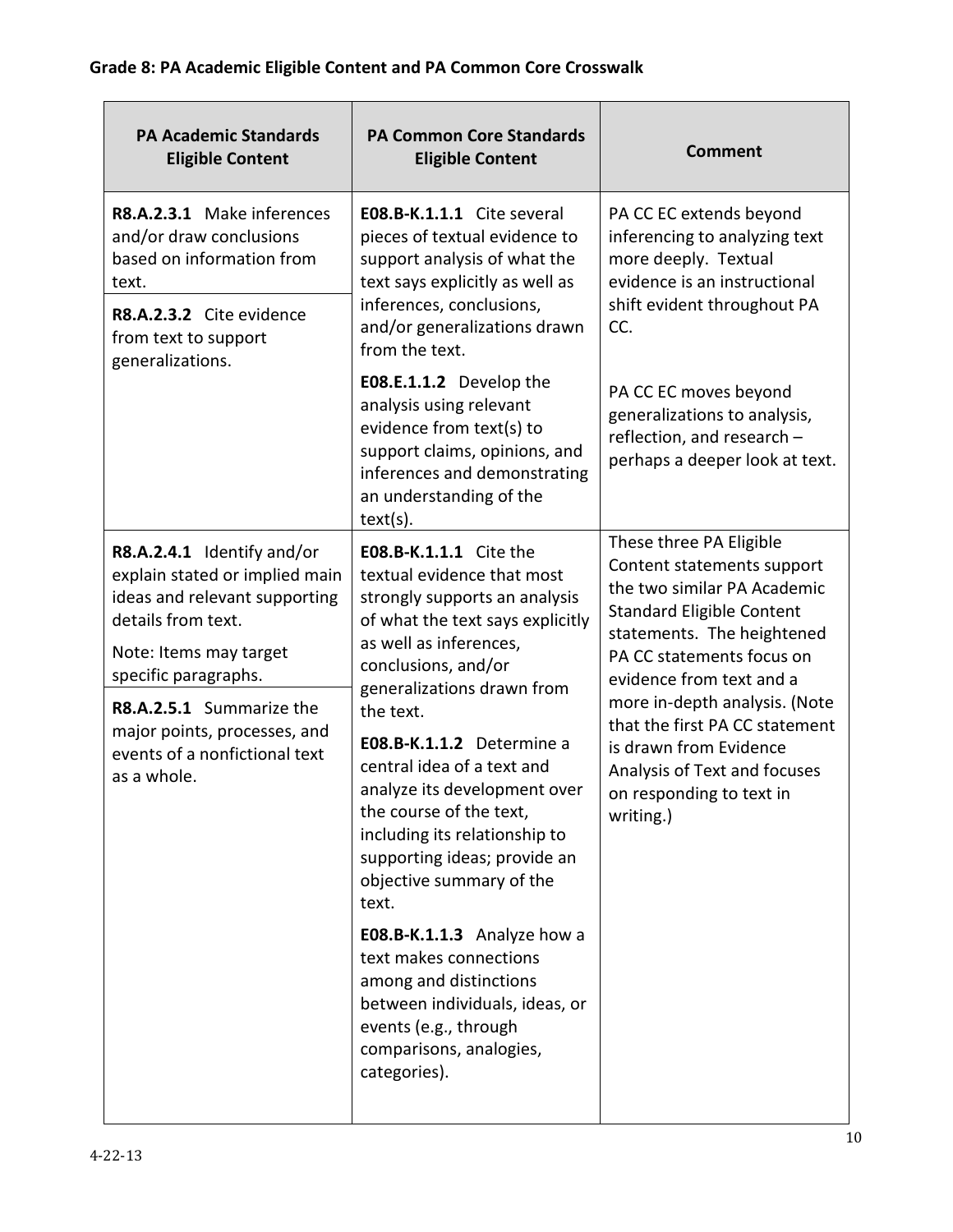| <b>PA Academic Standards</b><br><b>Eligible Content</b>                                                                                                                                                                                                                    | <b>PA Common Core Standards</b><br><b>Eligible Content</b>                                                                                                                                                                                                                                                                                                                                                                                                                                                                                                                                                                                                                                                   | <b>Comment</b>                                                                                                                                                                                                                                                                                                                                                                                                                                                                                                                                                                                    |
|----------------------------------------------------------------------------------------------------------------------------------------------------------------------------------------------------------------------------------------------------------------------------|--------------------------------------------------------------------------------------------------------------------------------------------------------------------------------------------------------------------------------------------------------------------------------------------------------------------------------------------------------------------------------------------------------------------------------------------------------------------------------------------------------------------------------------------------------------------------------------------------------------------------------------------------------------------------------------------------------------|---------------------------------------------------------------------------------------------------------------------------------------------------------------------------------------------------------------------------------------------------------------------------------------------------------------------------------------------------------------------------------------------------------------------------------------------------------------------------------------------------------------------------------------------------------------------------------------------------|
| R8.A.2.6.1 Identify and/or<br>describe the author's<br>intended purpose of text.<br>R8.A.2.6.2 Identify, explain,<br>and/or analyze examples of<br>text that support the author's<br>intended purpose.                                                                     | E08.B-C.2.1.1 Determine an<br>author's point of view or<br>purpose in a text and analyze<br>how the author acknowledges<br>and responds to conflicting<br>evidence or viewpoints.<br><b>E08.B-C.2.1.2</b> Analyze in<br>detail the structure of a<br>specific paragraph in a text,<br>including the role of particular<br>sentences in developing and<br>refining a key concept.<br>E08.B-C.2.1.3 Determine<br>how the author uses the<br>meaning of words or phrases,<br>including figurative,<br>connotative, or technical<br>meanings, in a text analyze<br>the impact of specific word<br>choices on meaning and tone,<br>including analogies or<br>allusions to other texts.<br>E08.E.1.1.2 Develop the | The PA CC Eligible Content<br>extends author's purpose to a<br>deeper analysis of how the<br>author has communicated<br>his/her purpose.<br>The EC that includes structure<br>stretches the thinking as to<br>strategies an author employs<br>to meet his/her purpose.<br>This EC statement drills down<br>more deeply - to the level of<br>words and phrases - and how<br>they affect meaning and tone.<br>The heightened PA CC<br>statements focus on evidence<br>from text and a more in-depth<br>analysis. (Note that the first<br>PA CC statement is drawn<br>from Evidence Analysis of Text |
|                                                                                                                                                                                                                                                                            | analysis using relevant<br>evidence from text(s) to<br>support claims, opinions, and<br>inferences and demonstrating<br>an understanding of the<br>$text(s)$ .                                                                                                                                                                                                                                                                                                                                                                                                                                                                                                                                               | and focuses on responding to<br>text in writing.)                                                                                                                                                                                                                                                                                                                                                                                                                                                                                                                                                 |
|                                                                                                                                                                                                                                                                            | <b>Interpretation and Analysis of Fictional and Nonfictional Text</b>                                                                                                                                                                                                                                                                                                                                                                                                                                                                                                                                                                                                                                        |                                                                                                                                                                                                                                                                                                                                                                                                                                                                                                                                                                                                   |
| <b>Understand Components Within and Between Texts (PA Academic Standards)</b><br><b>Craft and Structure (PA CC Standards)</b><br><b>Understand Literacy Devices in Fictional and Nonfictional Text</b><br><b>Understand Concepts and Organization of Nonfictional Text</b> |                                                                                                                                                                                                                                                                                                                                                                                                                                                                                                                                                                                                                                                                                                              |                                                                                                                                                                                                                                                                                                                                                                                                                                                                                                                                                                                                   |
| R8.B.1.1.1 Explain, interpret,<br>compare, describe, analyze,                                                                                                                                                                                                              | E08.A-C.2.1.1 Analyze how<br>differences in the points of                                                                                                                                                                                                                                                                                                                                                                                                                                                                                                                                                                                                                                                    | The elements of literature are<br>very similar in both sets of                                                                                                                                                                                                                                                                                                                                                                                                                                                                                                                                    |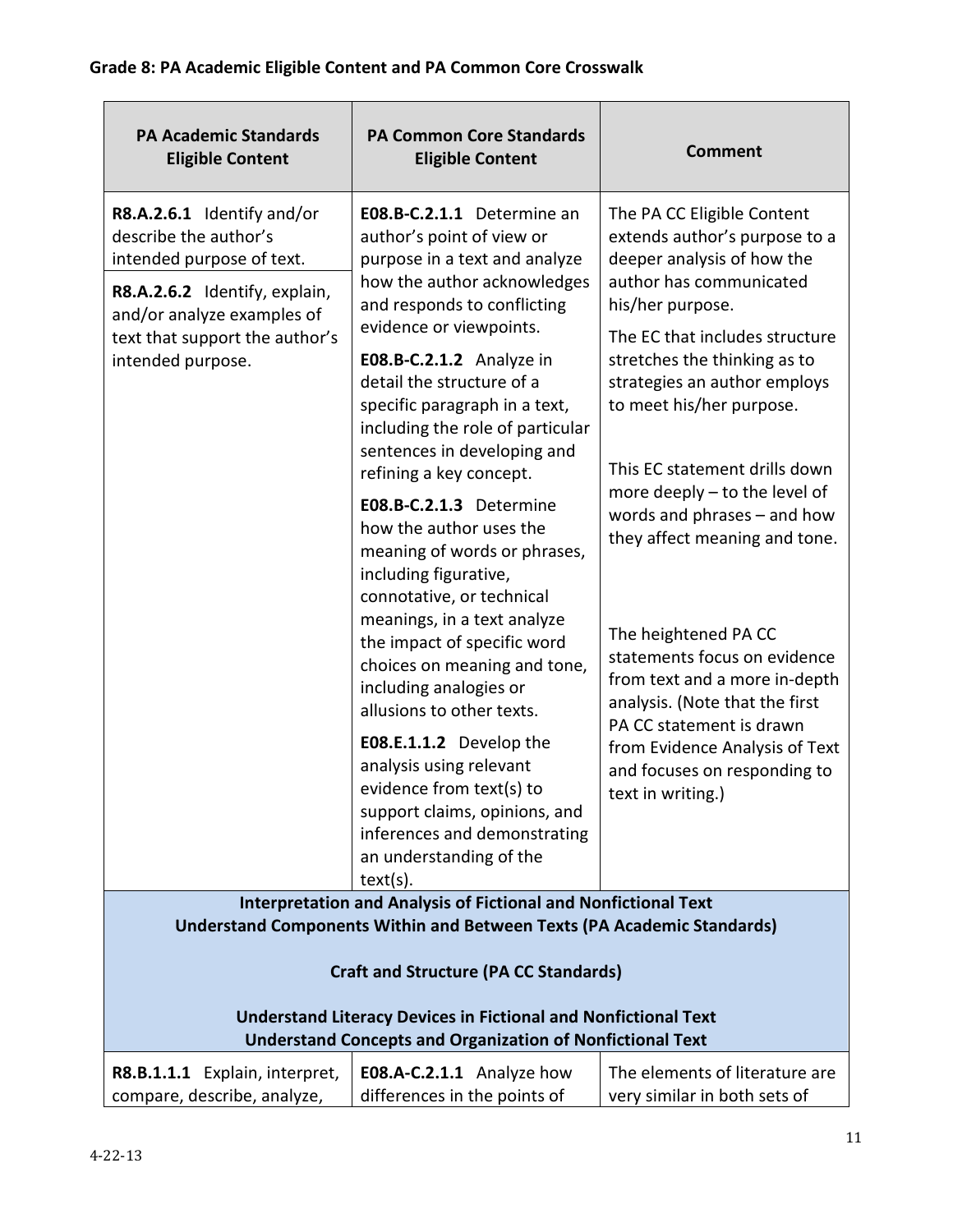| <b>PA Academic Standards</b><br><b>Eligible Content</b>                                                                                                                 | <b>PA Common Core Standards</b><br><b>Eligible Content</b>                                                                                                                           | <b>Comment</b>                                                                                                                                                                                |
|-------------------------------------------------------------------------------------------------------------------------------------------------------------------------|--------------------------------------------------------------------------------------------------------------------------------------------------------------------------------------|-----------------------------------------------------------------------------------------------------------------------------------------------------------------------------------------------|
| and/or evaluate the<br>relationships within fiction<br>and literary nonfiction.                                                                                         | view of the characters and the<br>audience or reader (e.g.,<br>created through the use of<br>dramatic irony) create such                                                             | Eligible Content; however,<br>there are some differences.<br>Example:                                                                                                                         |
| Character (may also be called<br>narrator, speaker, subject of a<br>biography):                                                                                         | effects as suspense or humor.                                                                                                                                                        | • PA CC Eligible Content asks<br>students to compare and<br>contrast a fictional                                                                                                              |
| Explain, interpret, compare,<br>describe, analyze, and/or<br>evaluate character actions,<br>motives, dialogue,<br>emotions/feelings, traits, and<br>relationships among | E08.A-C.3.1.1 Analyze how a<br>modern work of themes,<br>patterns of events, or<br>character types from myths<br>and traditional stories, how<br>the material is rendered new.       | portrayal to an historical<br>portrayal.<br>• The interplay of elements<br>highlights the importance<br>of the interaction of story<br>elements - rather than<br>analyzing each in isolation. |
| characters within fictional or<br>literary nonfictional text.                                                                                                           | Note: "Stories" means<br>narration of events told                                                                                                                                    |                                                                                                                                                                                               |
| Explain, interpret, compare,<br>describe, analyze, and/or<br>evaluate the relationship<br>between characters and other<br>components of text.                           | through the text types of<br>stories, dramas, or poems.<br>E08.A-K.1.1.2 Determine a<br>theme or central idea of a text                                                              |                                                                                                                                                                                               |
| Setting:                                                                                                                                                                | and analyze its development<br>over the course of the text,                                                                                                                          |                                                                                                                                                                                               |
| Explain, interpret, compare,<br>describe, analyze, and/or<br>evaluate the setting of fiction<br>or literary nonfiction.                                                 | including its relationship to<br>the characters, setting, and<br>plot; provide an objective<br>summary of the text.                                                                  | This PA CC Eligible Content is                                                                                                                                                                |
| Explain, interpret, compare,<br>describe, analyze, and/or<br>evaluate the relationship<br>between setting and other<br>components of text.                              | E08.A-K.1.1.3 Analyze how<br>particular lines of dialogue or<br>incidents in a story, drama, or<br>poem propel the action,<br>reveal aspects of a character,                         | explicitly related to<br>informational text.                                                                                                                                                  |
| Plot (may also be called<br>action):                                                                                                                                    | or provoke decision.                                                                                                                                                                 |                                                                                                                                                                                               |
| Explain, interpret, compare,<br>describe, analyze, and/or<br>evaluate elements of the plot<br>(conflict, rising action, climax<br>and/or resolution).                   | E08.B-C.2.1.2 Analyze in<br>detail the structure of a<br>specific paragraph in a text,<br>including the role of particular<br>sentences in developing and<br>refining a key concept. |                                                                                                                                                                                               |
| Explain, interpret, compare,                                                                                                                                            |                                                                                                                                                                                      |                                                                                                                                                                                               |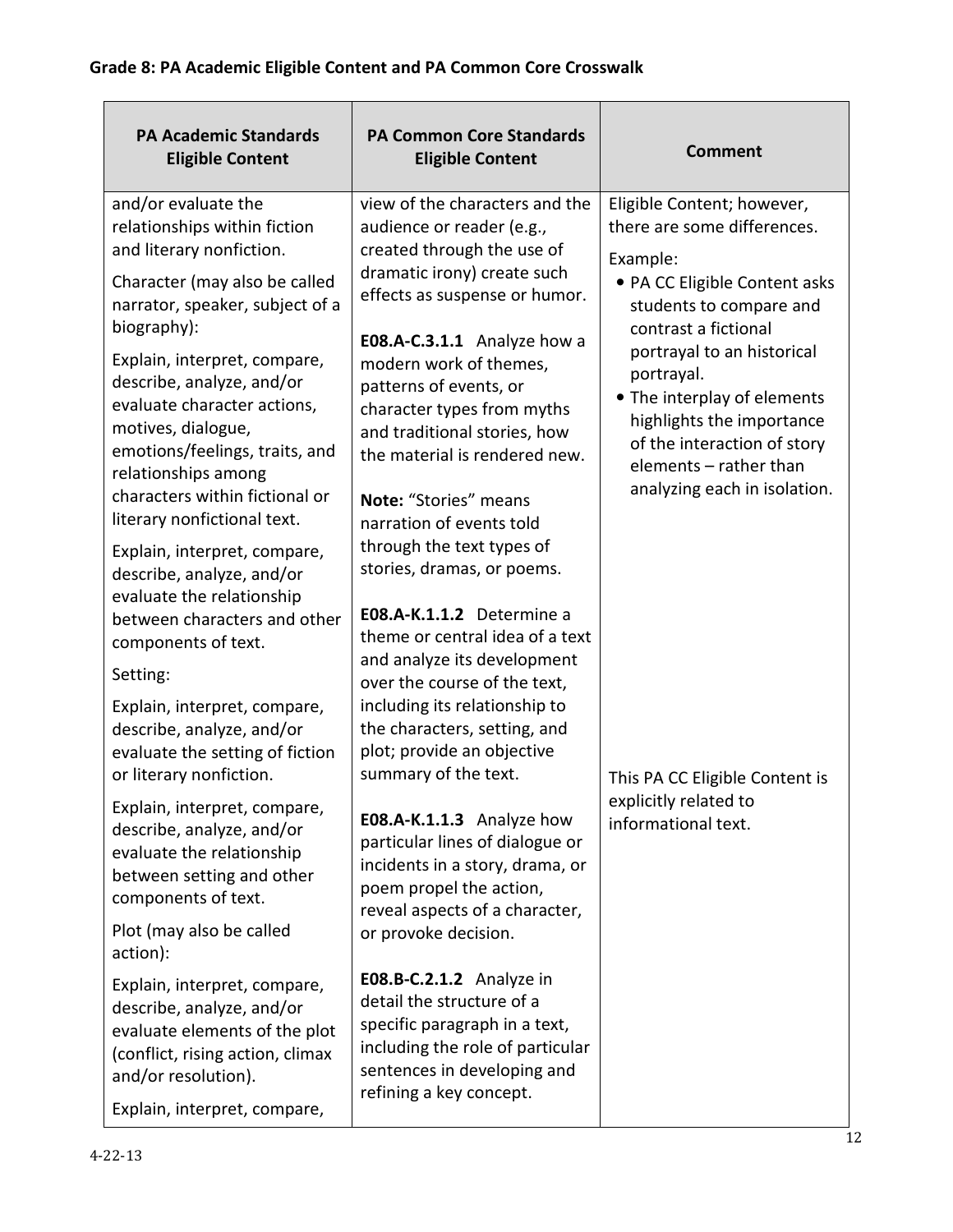| <b>PA Academic Standards</b><br><b>Eligible Content</b>                                                                                      | <b>PA Common Core Standards</b><br><b>Eligible Content</b>                                                                                                                                               | <b>Comment</b>                                                                                                                                                                        |
|----------------------------------------------------------------------------------------------------------------------------------------------|----------------------------------------------------------------------------------------------------------------------------------------------------------------------------------------------------------|---------------------------------------------------------------------------------------------------------------------------------------------------------------------------------------|
| describe, analyze, and/or<br>evaluate the relationship<br>between elements of the plot<br>and other components of<br>text.                   |                                                                                                                                                                                                          |                                                                                                                                                                                       |
| Theme:                                                                                                                                       |                                                                                                                                                                                                          |                                                                                                                                                                                       |
| Explain, interpret, compare,<br>describe, analyze, and/or<br>evaluate the theme of fiction<br>or literary nonfiction.                        |                                                                                                                                                                                                          |                                                                                                                                                                                       |
| Explain, interpret, compare,<br>describe, analyze, and/or<br>evaluate the relationship<br>between the theme and other<br>components of text. |                                                                                                                                                                                                          |                                                                                                                                                                                       |
| R8.B.1.2.1 Explain, interpret,<br>compare, describe, analyze,<br>and/or evaluate connections<br>between texts.                               | E08.B-C.3.1.2 Analyze a case<br>in which two or more texts<br>provide conflicting<br>information on the same<br>topic, and identify where the<br>texts disagree on matters of<br>fact or interpretation. | Both PA and CC Eligible<br>Content statements address<br>connections; however, PA CC<br>Eligible Content is more<br>specific and asks for more<br>detail than previously<br>required. |
|                                                                                                                                              | E08.A-C.3.1.1 Analyze how a<br>modern work of themes,<br>patterns of events, or<br>character types from myths<br>and traditional stories,<br>including describing how the<br>material is rendered new.   | The first PA CC Eligible<br>Content statement (E08.B-<br>$C.3.1.2$ ) refers to<br>informational text while the<br>second (E08.A-C.3.1.1) refers<br>to literature.                     |
|                                                                                                                                              | Note: "Stories" means<br>narration of events told<br>through the text types of<br>stories, dramas, or poems.                                                                                             |                                                                                                                                                                                       |
| R8.B.2.1.1 Identify, explain,<br>interpret, describe, and/or<br>analyze the examples of                                                      | E08.A-V.4.1.2 Demonstrate<br>understanding of figurative<br>language, word relationships,                                                                                                                | PA CC Eligible Content does<br>not specifically list the types<br>of figurative language;                                                                                             |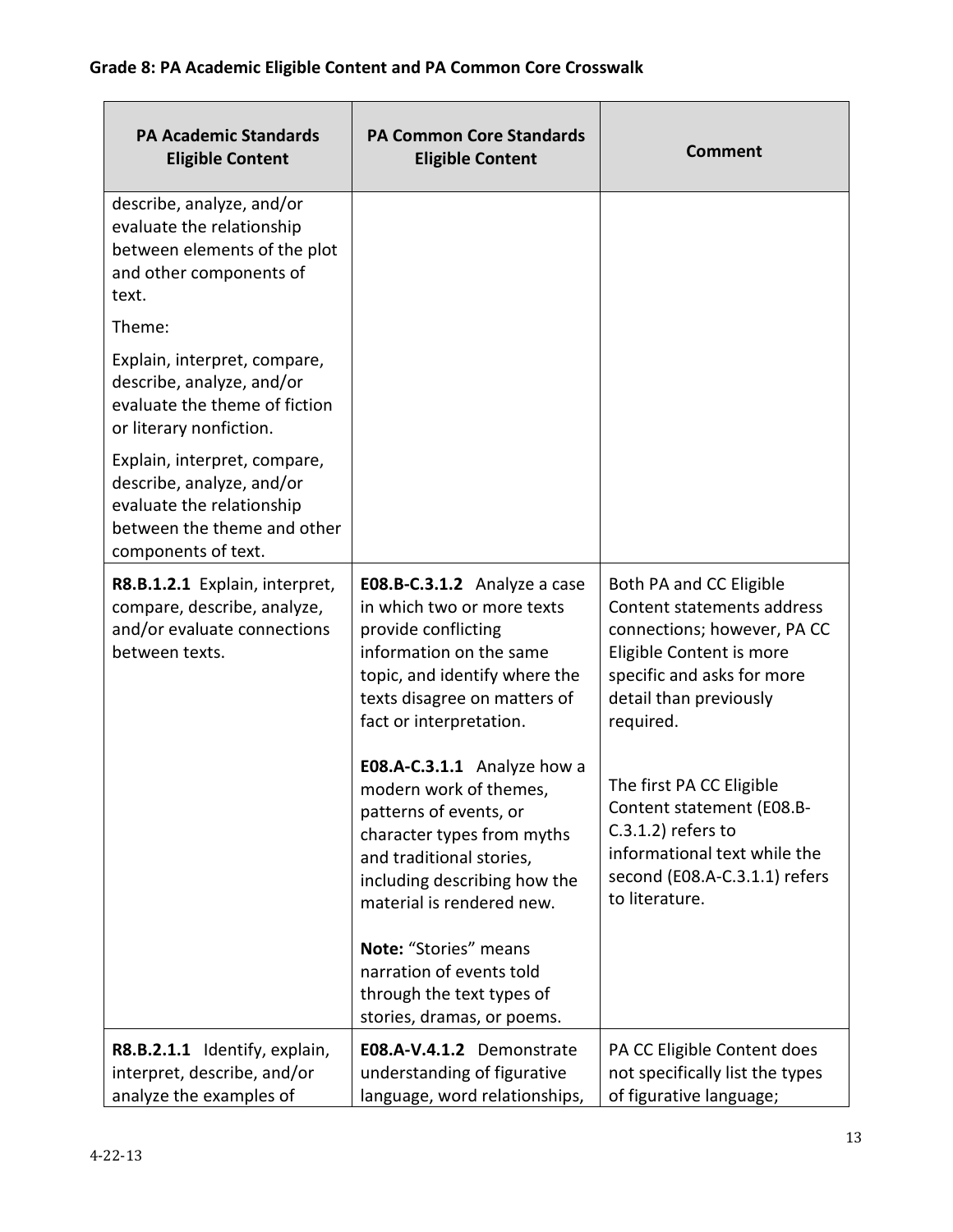| <b>PA Academic Standards</b><br><b>Eligible Content</b>                                                                                                        | <b>PA Common Core Standards</b><br><b>Eligible Content</b>                                                                                                                                                                                                                                     | <b>Comment</b>                                                                                                                                                               |
|----------------------------------------------------------------------------------------------------------------------------------------------------------------|------------------------------------------------------------------------------------------------------------------------------------------------------------------------------------------------------------------------------------------------------------------------------------------------|------------------------------------------------------------------------------------------------------------------------------------------------------------------------------|
| personification, simile,<br>alliteration, metaphor,<br>hyperbole, and imagery in<br>text.                                                                      | and nuances in word<br>meanings.<br>a. Interpret figures of speech<br>(e.g. verbal irony, puns) in<br>context.                                                                                                                                                                                 | however, it includes figurative<br>language, word relationships,<br>and nuances of words.                                                                                    |
|                                                                                                                                                                | c. Distinguish among the<br>connotations (associations) of<br>words with similar<br>denotations (definitions) (e.g.,<br>bullheaded, willful, firm,<br>persistent, resolute).                                                                                                                   |                                                                                                                                                                              |
|                                                                                                                                                                | E08.B-V.4.1.2 Demonstrate<br>understanding of figurative<br>language, word relationships,<br>and nuances in word<br>meanings.                                                                                                                                                                  |                                                                                                                                                                              |
|                                                                                                                                                                | E08.B-C.2.1.3 Determine<br>how the author uses the<br>meaning of words or phrases,<br>including figurative,<br>connotative, or technical<br>meanings, in a text; analyze<br>the impact of specific word<br>choices on meaning and tone,<br>including analogies or<br>allusions to other texts. |                                                                                                                                                                              |
| R8.B.2.1.2 Identify, explain,<br>interpret, describe, and/or<br>analyze the author's purpose<br>for and effectiveness at using<br>figurative language in text. | E08.B-V.4.1.2 Demonstrate<br>understanding of figurative<br>language, word relationships,<br>and nuances in word<br>meanings.<br>a. Interpret figures of speech                                                                                                                                | PA CC Eligible Content is<br>inclusive of the PA Academic<br>Standard Eligible Content but<br>offers more specificity -<br>including literary and<br>mythological allusions. |
|                                                                                                                                                                | (e.g. verbal irony, puns) in<br>context.<br>E08.A-C.2.1.3 Determine<br>how the author uses the<br>meaning of words or phrases,                                                                                                                                                                 | The first PA CC Eligible<br>Content statement (E08.B-<br>$V.4.1.2$ ) refers to<br>informational text while the<br>second (E08.A-C.2.1.3) refers<br>to literature.            |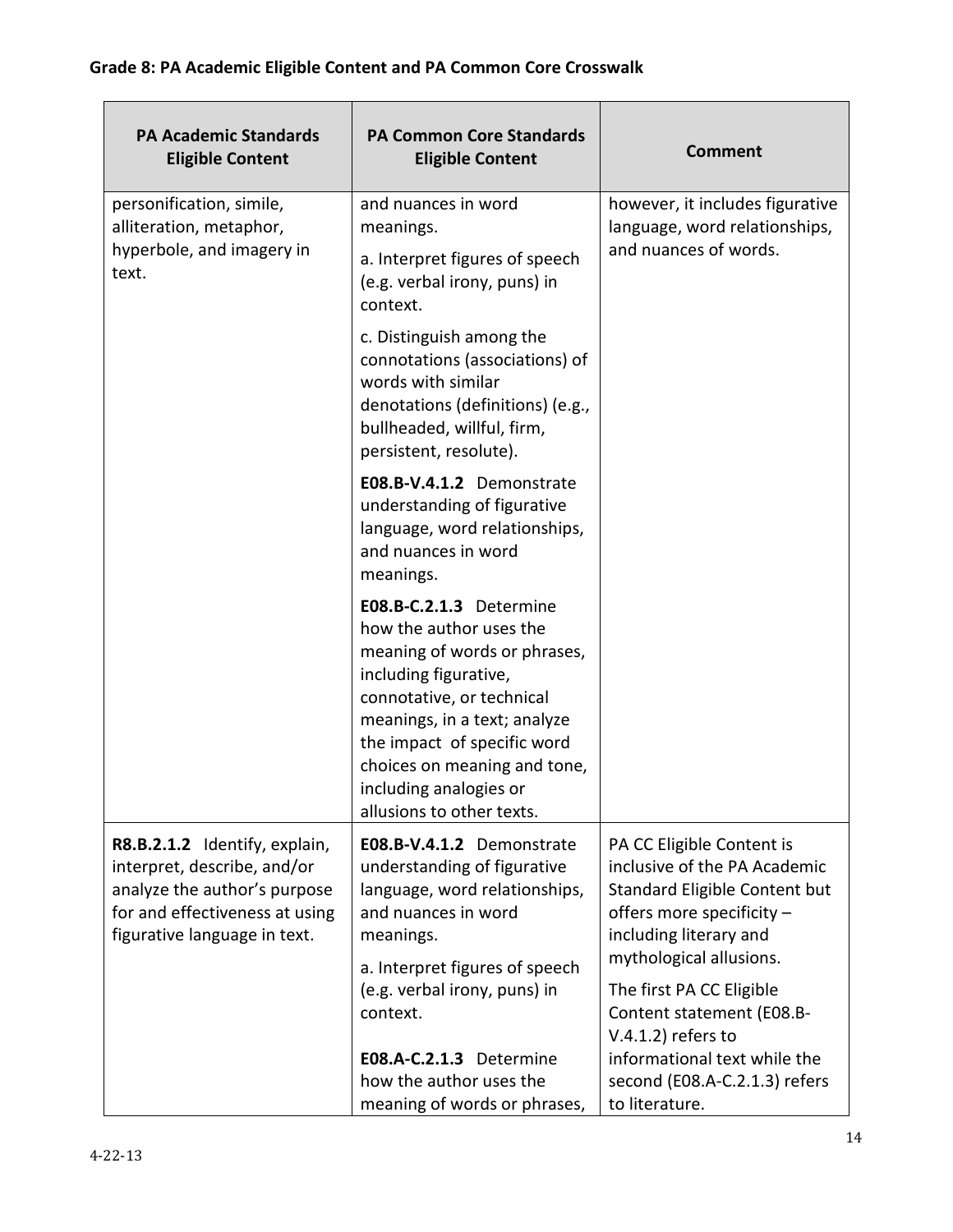| <b>PA Academic Standards</b><br><b>Eligible Content</b>                                                                                                                                                                                                                                                | <b>PA Common Core Standards</b><br><b>Eligible Content</b>                                                                                                                                                                                                                                                                                                                                                  | <b>Comment</b>                                                                                                                                                                                                                                                               |
|--------------------------------------------------------------------------------------------------------------------------------------------------------------------------------------------------------------------------------------------------------------------------------------------------------|-------------------------------------------------------------------------------------------------------------------------------------------------------------------------------------------------------------------------------------------------------------------------------------------------------------------------------------------------------------------------------------------------------------|------------------------------------------------------------------------------------------------------------------------------------------------------------------------------------------------------------------------------------------------------------------------------|
|                                                                                                                                                                                                                                                                                                        | including figurative and<br>connotative meanings, in a<br>text; analyze the meaning of<br>specific word choices on<br>meaning and tone, including<br>analogies or allusions to other<br>texts.                                                                                                                                                                                                              |                                                                                                                                                                                                                                                                              |
| R8.B.2.2.1 Identify, explain,<br>and/or describe the point of<br>view of the narrator as first<br>person or third person point<br>of view.<br>R8.B.2.2.2 Explain, interpret,<br>and/or describe the<br>effectiveness of the point of<br>view used by the author.                                       | E08.A-C.2.1.1 Analyze how<br>differences in the points of<br>view of the characters and the<br>audience or reader (e.g.,<br>created through the use of<br>dramatic irony) create such<br>effects as suspense or humor.<br>E08.B-C.2.1.1 Determine an<br>author's point of view or<br>purpose in a text and analyze<br>how the author acknowledges<br>and responds to conflicting<br>evidence or viewpoints. | PA CC Eligible Content asks for<br>analysis of point of view -<br>relative to character or<br>narrator.<br>The first PA CC Eligible<br>Content statement (E08.B-<br>$C.2.1.1$ ) refers to<br>informational text while the<br>second (E08.A-C.2.1.1) refers<br>to literature. |
| R8.B.3.1.1 Explain, interpret,<br>describe, and/or analyze the<br>use of facts and opinions to<br>make a point or construct an<br>argument in nonfictional text.<br>R8.B.3.2.1 Identify, explain,<br>interpret, describe, and/or<br>analyze bias and propaganda<br>techniques in nonfictional<br>text. | E08.B-C.3.1.1 Delineate and<br>evaluate the argument and<br>specific claims in a text,<br>assessing whether the<br>reasoning is sound and the<br>evidence is relevant and<br>sufficient; recognize when<br>irrelevant evidence is<br>introduced.                                                                                                                                                            | The PA CC Eligible Content<br>requires the student to read<br>deeply and assess the text<br>claims and reasoning - more<br>specific than the PA Academic<br>Standard Eligible Content.                                                                                       |
|                                                                                                                                                                                                                                                                                                        | E08.B-C.3.1.2 Analyze a case<br>in which two or more texts<br>provide conflicting<br>information on the same topic<br>and identify where the texts<br>disagree on matters of fact or<br>interpretation.                                                                                                                                                                                                     | While PA CC Eligible Content<br>does not specifically use the<br>terms bias or propaganda, it<br>does offer detailed<br>statements requiring the<br>student to analyze texts - and<br>to also show how two or more<br>authors may differ in their                            |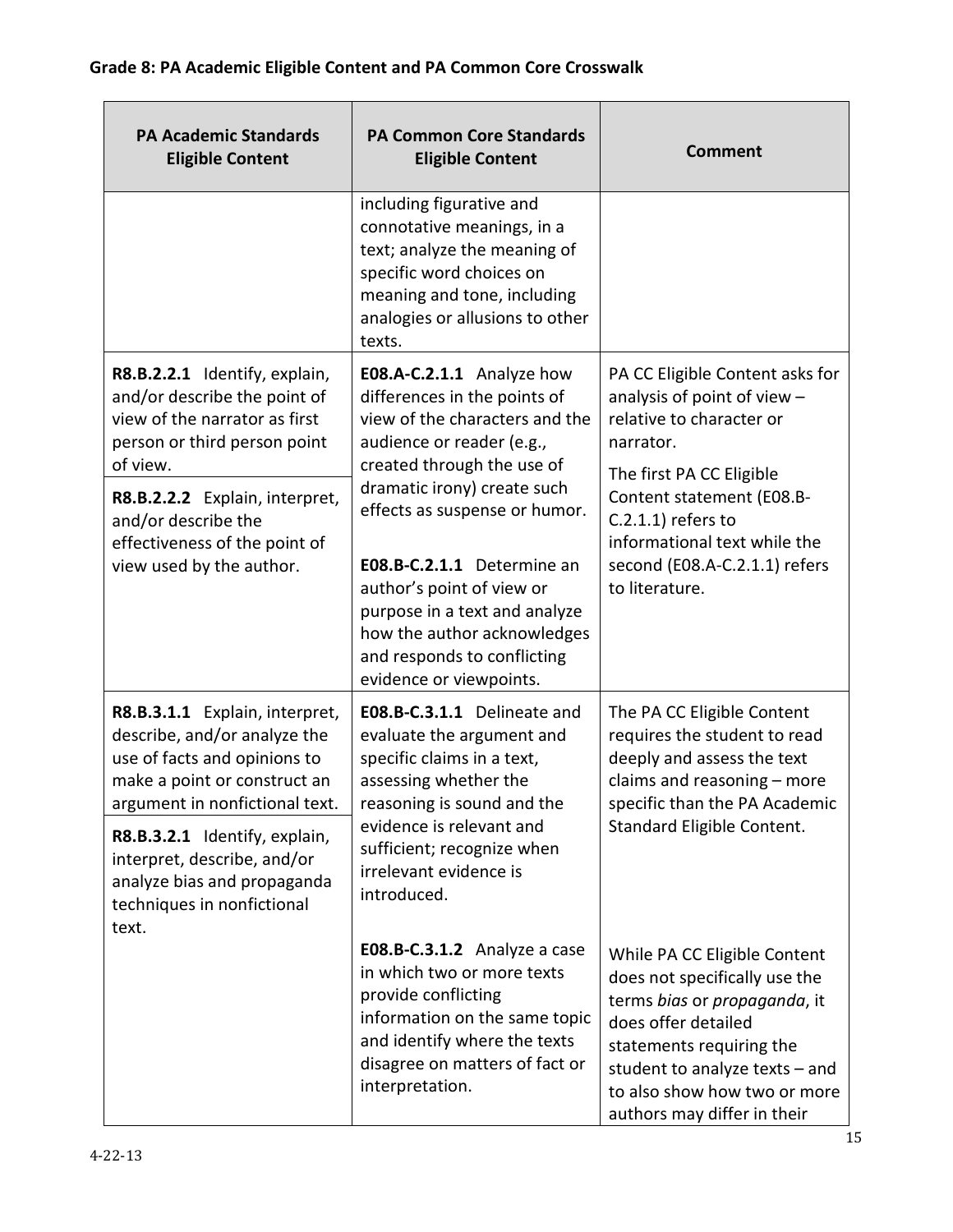| <b>PA Academic Standards</b><br><b>Eligible Content</b>                                                                                                                                   | <b>PA Common Core Standards</b><br><b>Eligible Content</b>                                                                                                                                                                                       | <b>Comment</b>                                                                                                                                                                                                                                                          |
|-------------------------------------------------------------------------------------------------------------------------------------------------------------------------------------------|--------------------------------------------------------------------------------------------------------------------------------------------------------------------------------------------------------------------------------------------------|-------------------------------------------------------------------------------------------------------------------------------------------------------------------------------------------------------------------------------------------------------------------------|
|                                                                                                                                                                                           | E08.B-C.2.1.1 Determine an<br>author's point of view or<br>purpose in a text and analyze<br>how the author acknowledges<br>and responds to conflicting<br>evidence or viewpoints.                                                                | presentations.                                                                                                                                                                                                                                                          |
| R8.B.3.3.1 Identify, explain,<br>interpret, and/or analyze text<br>organization, including<br>sequence, question/answer,<br>comparison/contrast,<br>cause/effect, or<br>problem/solution. | E08.B-C.2.1.2 Analyze in<br>detail the structure of a<br>specific paragraph in a text,<br>including the role of particular<br>sentences in developing and<br>refining a key concept.                                                             | The PA CC Eligible Content<br>moves beyond identification<br>to analysis of structure. Note<br>that PA Academic Standard<br>Eligible Content lists the text<br>organizational structures<br>while PA CC is broader and<br>includes major sections and<br>text features. |
| R8.B.3.3.2 Identify content<br>that would fit in a specific<br>section of text.                                                                                                           | E08.B-C.3.1.1 Delineate and<br>evaluate the argument and<br>specific claims in a text,<br>assessing whether the<br>reasoning is sound and the<br>evidence is relevant and<br>sufficient; recognize when<br>irrelevant evidence is<br>introduced. | While the PA Academic<br><b>Standard Eligible Content</b><br>statement is somewhat open,<br>the PA CC Eligible Content is<br>quite specific and focuses on a<br>deep reading and<br>understanding of text.                                                              |
|                                                                                                                                                                                           | E08.B-C.3.1.2 Analyze a case<br>in which two or more texts<br>provide conflicting<br>information on the same<br>topic, and identify where the<br>texts disagree on matters of<br>fact or interpretation.                                         |                                                                                                                                                                                                                                                                         |
| R8.B.3.3.3 Interpret graphics<br>and charts and/or make<br>connections between text and<br>the content of graphics and<br>charts.                                                         | <b>CC.1.2.8.E</b> Analyze the<br>structure of the text through<br>evaluation of the author's use<br>of specific sentences and<br>paragraphs to develop and<br>refine a concept.                                                                  | PA CC Eligible Content asks for<br>analysis and evaluation -<br>beyond interpretation.                                                                                                                                                                                  |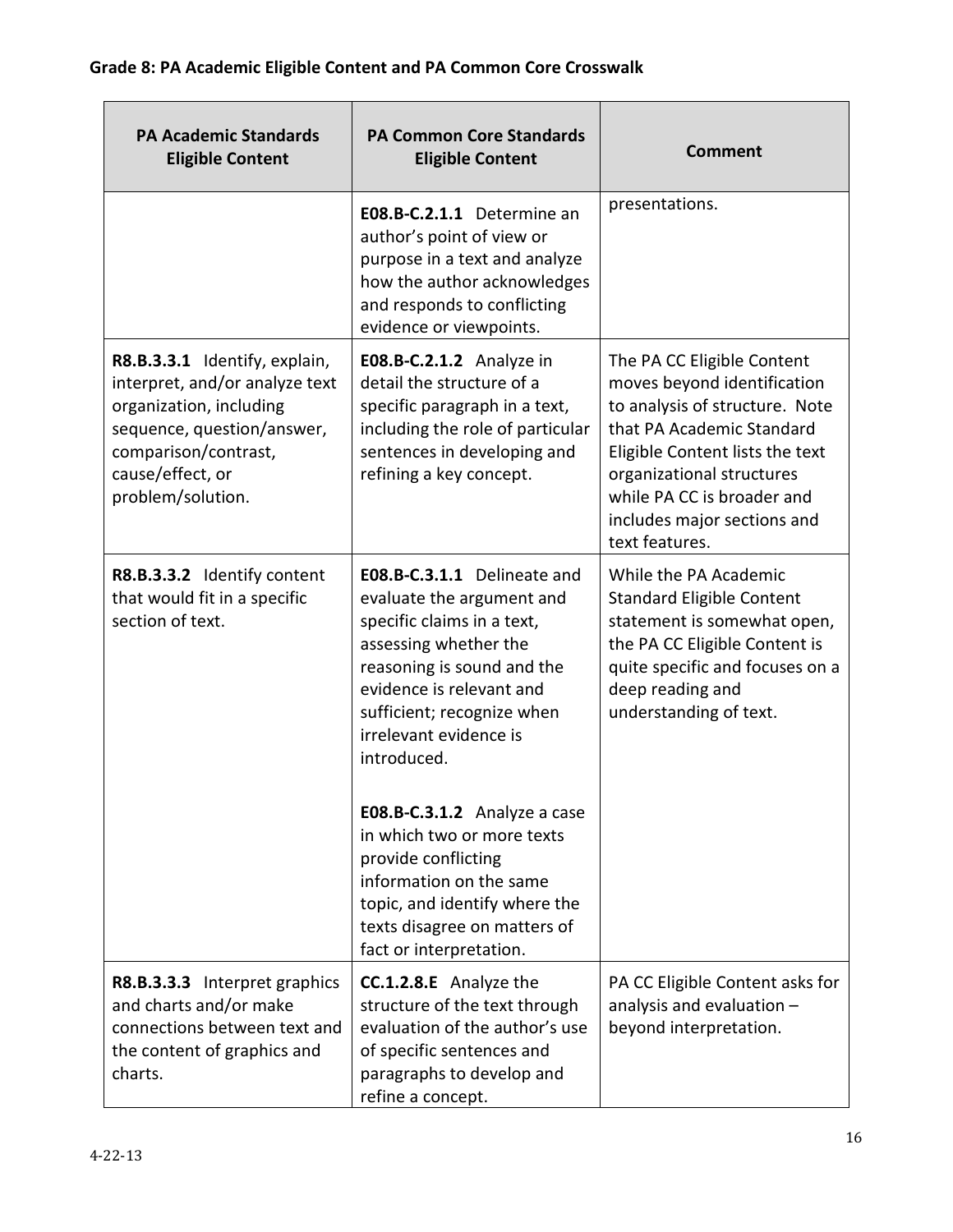| E08.B-C.2.1.2 Analyze in<br>detail the structure of a<br>specific paragraph in a text,                                                                                                                                                                                                                                                                                                                                                                                                                                                                                                                                                                                                | While PA Academic Standard<br>Eligible Content focuses on                                                                                                                                                                                                |
|---------------------------------------------------------------------------------------------------------------------------------------------------------------------------------------------------------------------------------------------------------------------------------------------------------------------------------------------------------------------------------------------------------------------------------------------------------------------------------------------------------------------------------------------------------------------------------------------------------------------------------------------------------------------------------------|----------------------------------------------------------------------------------------------------------------------------------------------------------------------------------------------------------------------------------------------------------|
| sentences in developing and<br>refining a key concept.                                                                                                                                                                                                                                                                                                                                                                                                                                                                                                                                                                                                                                | sequence, PA CC Eligible<br>Content moves to analysis of<br>the structure of text.                                                                                                                                                                       |
| <b>Additional PA Common Core Eligible Content</b>                                                                                                                                                                                                                                                                                                                                                                                                                                                                                                                                                                                                                                     |                                                                                                                                                                                                                                                          |
| Not addressed in the PA Academic Standard Eligible Content                                                                                                                                                                                                                                                                                                                                                                                                                                                                                                                                                                                                                            |                                                                                                                                                                                                                                                          |
| In transitioning to the PA Common Core and preparing students for the PA Common Core aligned                                                                                                                                                                                                                                                                                                                                                                                                                                                                                                                                                                                          |                                                                                                                                                                                                                                                          |
|                                                                                                                                                                                                                                                                                                                                                                                                                                                                                                                                                                                                                                                                                       |                                                                                                                                                                                                                                                          |
|                                                                                                                                                                                                                                                                                                                                                                                                                                                                                                                                                                                                                                                                                       | <b>Comment</b>                                                                                                                                                                                                                                           |
|                                                                                                                                                                                                                                                                                                                                                                                                                                                                                                                                                                                                                                                                                       |                                                                                                                                                                                                                                                          |
| claims(s) for the intended<br>audience, acknowledge and<br>distinguish the claim(s) from<br>alternate or opposing claims,<br>and support the writer's<br>purpose by logically<br>organizing reasons and<br>evidence.<br><b>E08.C.1.1.2</b> Support claims(s)<br>with logical reasoning and<br>relevant evidence, using<br>accurate, credible sources and<br>demonstrating an<br>understanding of the topic or<br>text.<br>E08.C.1.1.3 Use words,<br>phrases and clauses to create<br>cohesion, and clarify the<br>relationships among claims(s),<br>counterclaims, reasons, and<br>evidence.<br>E08.C.1.1.4 Establish and<br>maintain a formal style.<br><b>E08.C.1.1.5</b> Provide a |                                                                                                                                                                                                                                                          |
|                                                                                                                                                                                                                                                                                                                                                                                                                                                                                                                                                                                                                                                                                       | including the role of particular<br>PSSA's, these specific statements will be assessed and should be explicitly addressed.<br><b>PA Common Core Eligible</b><br>Content<br>E08.C.1.1.1 Introduce<br>concluding section that<br>reinforces the claims and |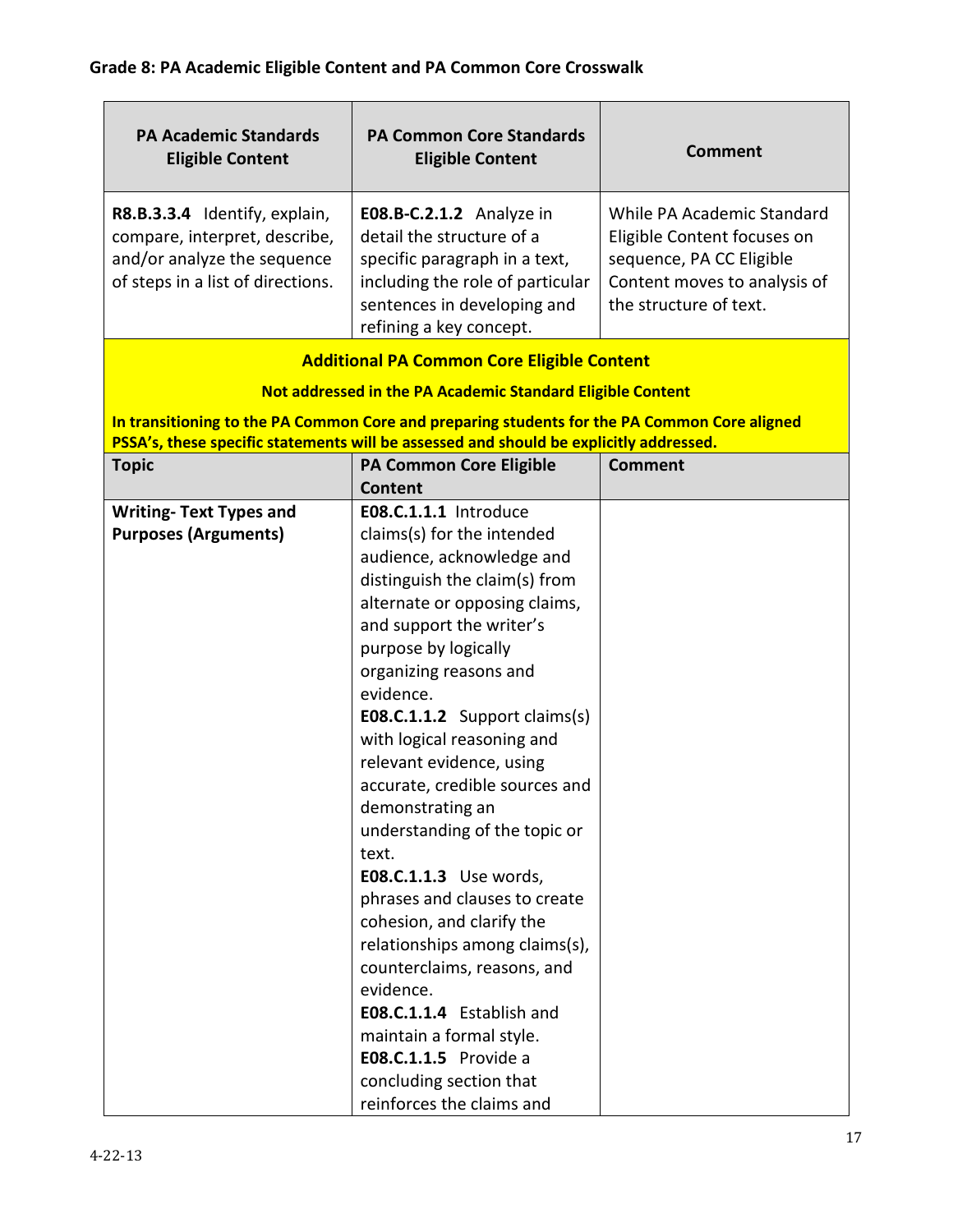| <b>PA Academic Standards</b><br><b>Eligible Content</b>                  | <b>PA Common Core Standards</b><br><b>Eligible Content</b>                                                                                                                                                                                                                                                                                                                                                                                                                                                                                                                                                                                                                                                                                                                                                                                           | <b>Comment</b> |
|--------------------------------------------------------------------------|------------------------------------------------------------------------------------------------------------------------------------------------------------------------------------------------------------------------------------------------------------------------------------------------------------------------------------------------------------------------------------------------------------------------------------------------------------------------------------------------------------------------------------------------------------------------------------------------------------------------------------------------------------------------------------------------------------------------------------------------------------------------------------------------------------------------------------------------------|----------------|
|                                                                          | reasons presented.                                                                                                                                                                                                                                                                                                                                                                                                                                                                                                                                                                                                                                                                                                                                                                                                                                   |                |
| Writing - Text Types and<br><b>Purposes</b><br>(Informative/Explanatory) | <b>E08.C.1.2.1</b> Introduce a topic<br>for the intended audience and<br>preview what is to follow;<br>organize ideas, concepts, and<br>information using strategies<br>such as definition,<br>classification,<br>comparison/contrast, and<br>cause/effect to support the<br>writer's purpose.<br>E08.C.1.2.2 Develop the topic<br>with relevant, well-chosen<br>facts, definitions, concrete<br>details, quotations, or other<br>information and examples.<br>E08.C.1.2.3 Use appropriate<br>and varied transitions to<br>create cohesion and clarify<br>the relationships among ideas<br>and concepts.<br>E08C.1.2.4 Use precise<br>language and domain-specific<br>vocabulary to inform about or<br>explain the topic.<br><b>E08.C.1.2.5</b> Establish and<br>maintain a formal style.<br><b>E08.C.1.2.6</b> Provide a<br>concluding section that |                |
|                                                                          | information or explanation<br>presented.                                                                                                                                                                                                                                                                                                                                                                                                                                                                                                                                                                                                                                                                                                                                                                                                             |                |
| Writing - Text Types and<br><b>Purposes (Narratives)</b>                 | <b>E08.C.1.3.1</b> Engage and<br>orient the reader by<br>establishing a context and<br>point of view and introducing<br>a narrator and/or characters;<br>organize an event sequence                                                                                                                                                                                                                                                                                                                                                                                                                                                                                                                                                                                                                                                                  |                |
|                                                                          | follows from and supports the<br>that unfolds naturally and                                                                                                                                                                                                                                                                                                                                                                                                                                                                                                                                                                                                                                                                                                                                                                                          |                |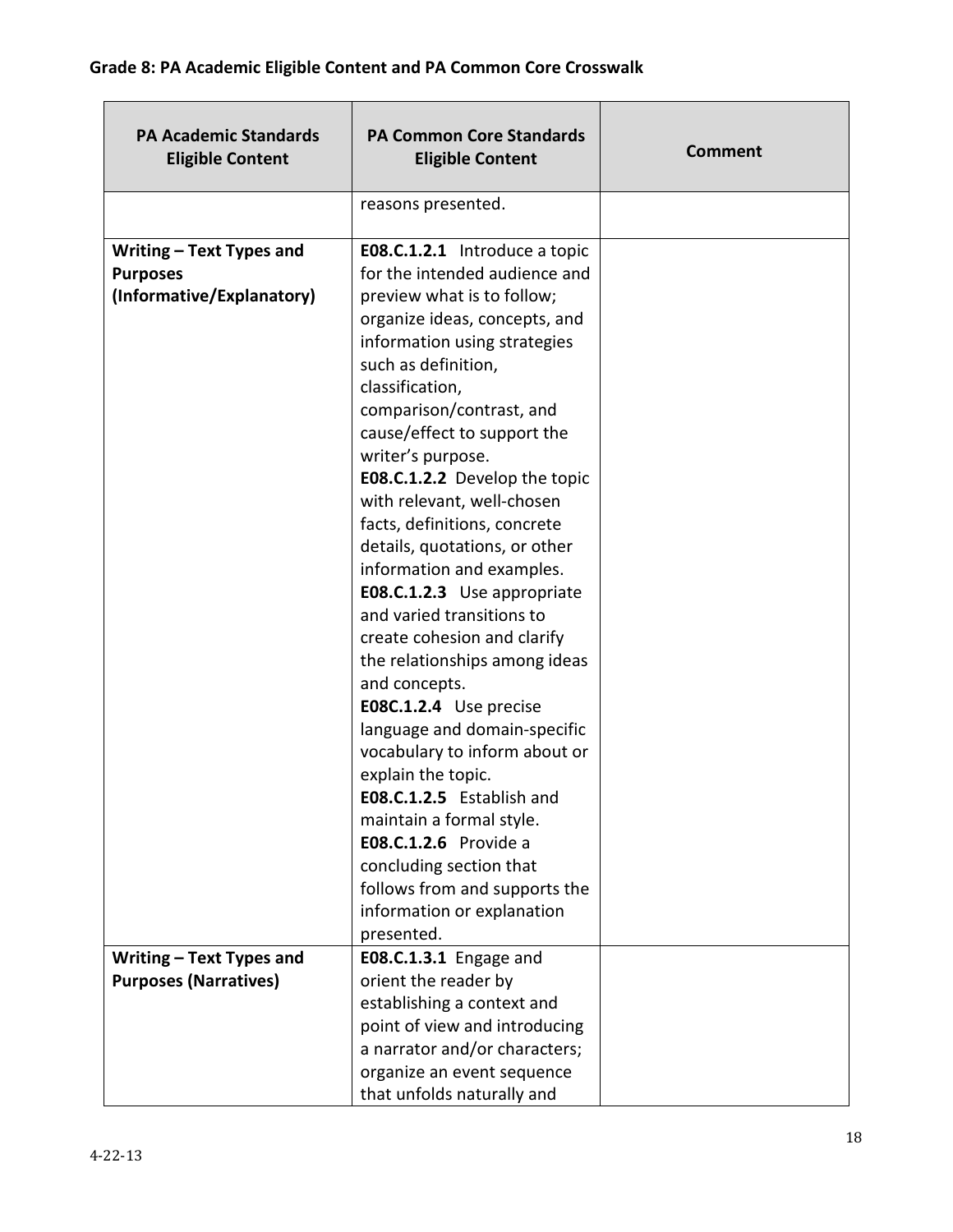| <b>PA Academic Standards</b><br><b>Eligible Content</b>                     | <b>PA Common Core Standards</b><br><b>Eligible Content</b>                                                                                                                                                                                                                                                                                                                                                                                                                                                                                                                                                                                                                                                                                                        | <b>Comment</b> |
|-----------------------------------------------------------------------------|-------------------------------------------------------------------------------------------------------------------------------------------------------------------------------------------------------------------------------------------------------------------------------------------------------------------------------------------------------------------------------------------------------------------------------------------------------------------------------------------------------------------------------------------------------------------------------------------------------------------------------------------------------------------------------------------------------------------------------------------------------------------|----------------|
|                                                                             | logically to support the<br>writer's purpose; maintain<br>controlling point.<br>E08.C.1.3.2 Use narrative<br>techniques, such as dialogue,<br>pacing, description, and<br>reflection, to develop<br>experiences, events, and/or<br>characters.<br>E08.C.1.3.3 Use a variety of<br>transitional words, phrases,<br>and clauses to convey<br>sequence, to signal shifts from<br>one time frame or setting to<br>another, and to show the<br>relationships among<br>experiences and events.<br>E08.C.1.3.4 Use precise<br>words and phrases, relevant<br>descriptive details, and<br>sensory language to capture<br>the action and convey<br>experiences and events.<br><b>E08.C.1.3.5</b> Provide a<br>conclusion that follows from<br>and reflects on the narrated |                |
|                                                                             | experiences or events.                                                                                                                                                                                                                                                                                                                                                                                                                                                                                                                                                                                                                                                                                                                                            |                |
| Language - Conventions of<br><b>Standard English</b><br>(Grammar and Usage) | E08.D.1.1.1 Explain the<br>function of verbals (i.e.,<br>gerunds, participles,<br>infinitives) in general and<br>their function in particular<br>sentences.<br>E08.D.1.1.2 Form and use<br>verbs in the active and passive<br>voice.<br><b>E08.D.1.1.3</b> Form and use<br>verbs in the indicative,<br>imperative, interrogative,<br>conditional, and subjunctive<br>mood.                                                                                                                                                                                                                                                                                                                                                                                        |                |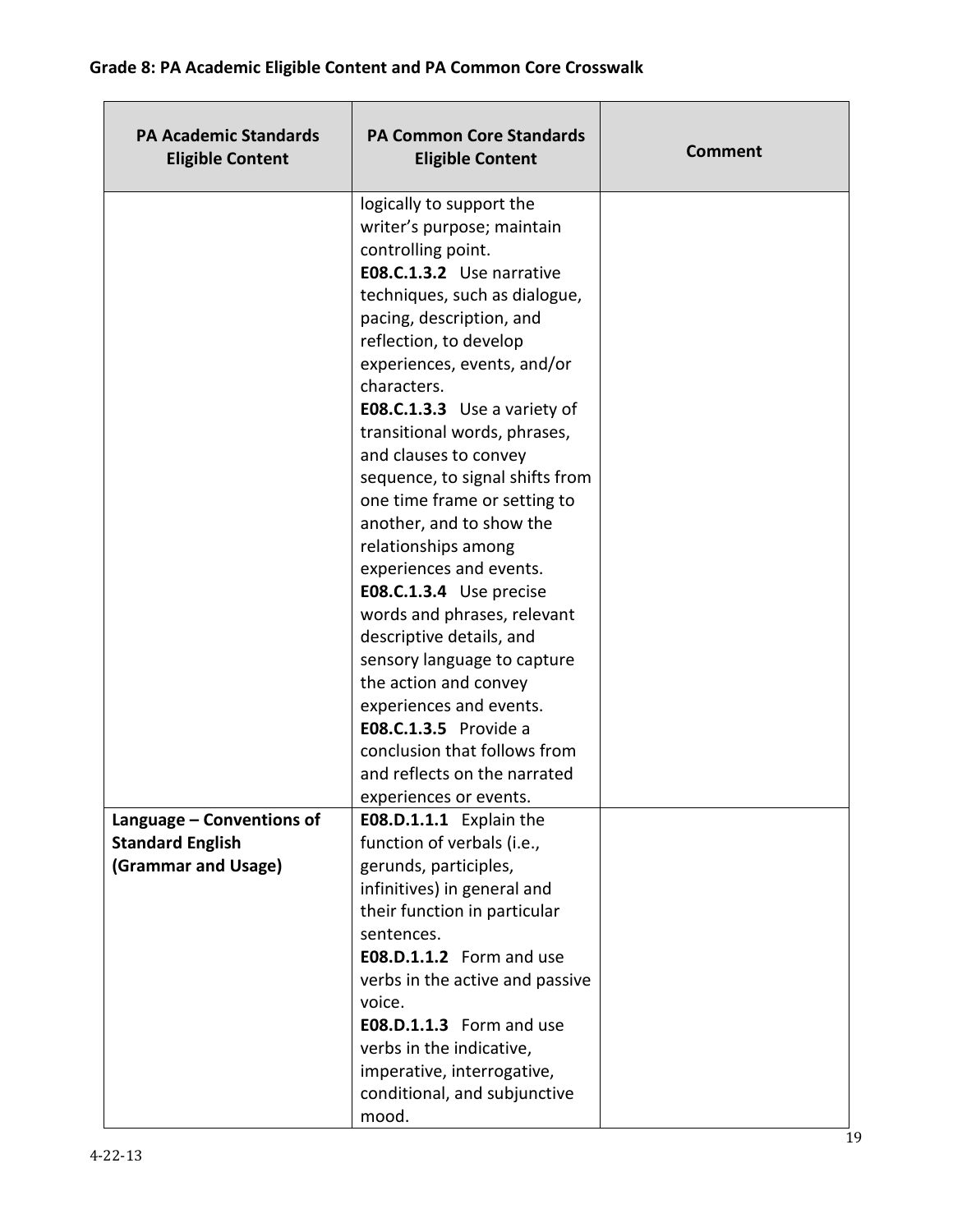| <b>PA Academic Standards</b><br><b>Eligible Content</b> | <b>PA Common Core Standards</b><br><b>Eligible Content</b> | <b>Comment</b> |
|---------------------------------------------------------|------------------------------------------------------------|----------------|
|                                                         | E08.D.1.1.4 Recognize and                                  |                |
|                                                         | correct inappropriate shifts in                            |                |
|                                                         | verb voice and mood.*                                      |                |
|                                                         | E08.D.1.1.5 Place phrases                                  |                |
|                                                         | and clauses within a sentence,                             |                |
|                                                         | recognizing and correcting                                 |                |
|                                                         | misplaced and dangling                                     |                |
|                                                         | modifiers.*                                                |                |
|                                                         | E08.D.1.1.6 Recognize and                                  |                |
|                                                         | correct inappropriate shifts in                            |                |
|                                                         | pronoun number and                                         |                |
|                                                         | person.*                                                   |                |
|                                                         | E08.D.1.1.7 Recognize and                                  |                |
|                                                         | correct vague pronouns (i.e.,                              |                |
|                                                         | ones with unclear or                                       |                |
|                                                         | ambiguous antecedents).*<br>E08.D.1.1.8 Recognize and      |                |
|                                                         | correct inappropriate shifts in                            |                |
|                                                         | verb tense.*                                               |                |
|                                                         | E08.D.1.1.9 Produce                                        |                |
|                                                         | complete sentences,                                        |                |
|                                                         | recognizing and correcting                                 |                |
|                                                         | inappropriate fragments and                                |                |
|                                                         | run-on sentences.*                                         |                |
|                                                         | E08.D.1.1.10 Correctly use                                 |                |
|                                                         | frequently confused words                                  |                |
|                                                         | (e.g., to, too, two; there, their,                         |                |
|                                                         | they're).*                                                 |                |
|                                                         | E08.D.1.1.11 Ensure subject-                               |                |
|                                                         | verb and pronoun-antecedent                                |                |
|                                                         | agreement.*                                                |                |
| Language - Conventions of                               | E08.D.1.2.1 Use punctuation                                |                |
| <b>Standard English</b>                                 | (comma, ellipsis, dash) to                                 |                |
| (Capitalization, Punctuation,                           | indicate a pause or break.                                 |                |
| and Spelling)                                           | E08.D.1.2.2. Use an ellipsis                               |                |
|                                                         | to indicate an omission.                                   |                |
|                                                         | E08.D.1.2.3 Spell correctly.                               |                |
|                                                         | E08.D.1.2.4 Use punctuation                                |                |
|                                                         | (commas, parentheses,                                      |                |
|                                                         | dashes) to set off                                         |                |
|                                                         | nonrestrictive/parenthetical                               |                |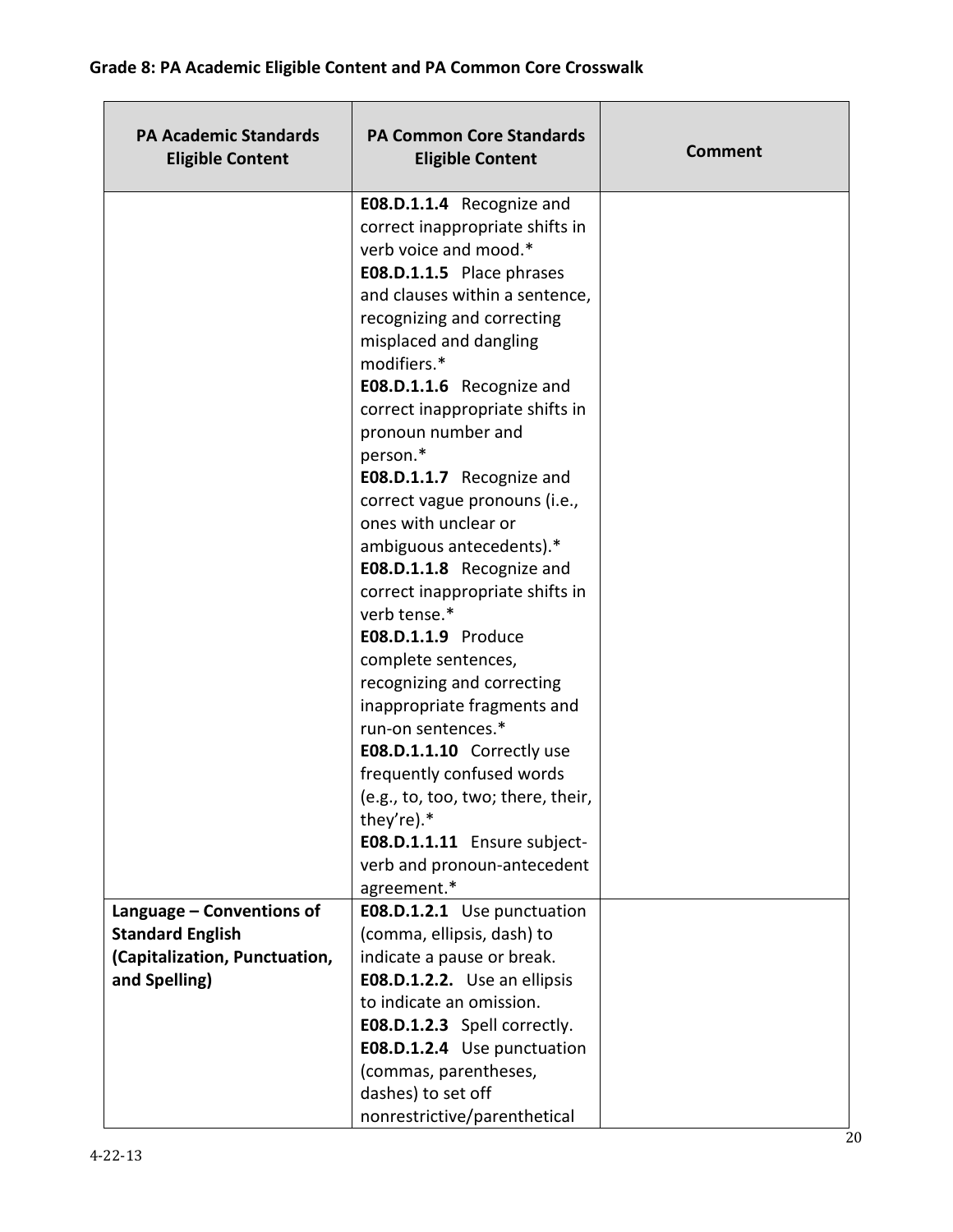| <b>PA Academic Standards</b><br><b>Eligible Content</b> | <b>PA Common Core Standards</b><br><b>Eligible Content</b> | <b>Comment</b> |
|---------------------------------------------------------|------------------------------------------------------------|----------------|
|                                                         | elements.*                                                 |                |
|                                                         | E08.D.1.2.5 Use punctuation                                |                |
|                                                         | to separate items in a series.*                            |                |
| Language – Knowledge of                                 | E08.D.2.1.1 Use verbs in the                               |                |
| Language                                                | active and passive voice and                               |                |
|                                                         | in the conditional and                                     |                |
|                                                         | subjunctive mood to achieve                                |                |
|                                                         | particular effects (e.g.,                                  |                |
|                                                         | emphasizing the actor or the                               |                |
|                                                         | action, expressing                                         |                |
|                                                         | uncertainty, or describing a                               |                |
|                                                         | state contrary to fact).                                   |                |
|                                                         | E08.D.2.1.2 Choose language                                |                |
|                                                         | that expresses ideas precisely                             |                |
|                                                         | and concisely, recognizing and                             |                |
|                                                         | eliminating wordiness and                                  |                |
|                                                         | redundancy.*                                               |                |
|                                                         | E08.D.2.1.3 Vary sentence                                  |                |
|                                                         | patterns for meaning,                                      |                |
|                                                         | reader/listener interest, and                              |                |
|                                                         | style.*                                                    |                |
|                                                         | <b>E08.D.2.1.4 Maintain</b>                                |                |
|                                                         | consistency in style and                                   |                |
|                                                         | tone.*                                                     |                |
|                                                         | E08.D.2.1.5 Choose                                         |                |
|                                                         | punctuation for effect.*                                   |                |
|                                                         | E08.D.2.1.6 Choose words                                   |                |
|                                                         | and phrases for effect.*                                   |                |
| Text-Dependent Analysis -                               | E08.E.1.1.3 Use appropriate                                |                |
| <b>Evidence-Based Analysis of</b>                       | and varied transitions to                                  |                |
| <b>Text</b>                                             | create cohesion and clarify                                |                |
|                                                         | the relationships among ideas                              |                |
|                                                         | and concepts.                                              |                |
|                                                         | E08.E.1.1.4 Use precise                                    |                |
|                                                         | language and domain-specific                               |                |
|                                                         | vocabulary to inform about or                              |                |
|                                                         | explain the topic.                                         |                |
|                                                         | E08.E.1.1.5 Establish and                                  |                |
|                                                         | maintain a formal style.                                   |                |